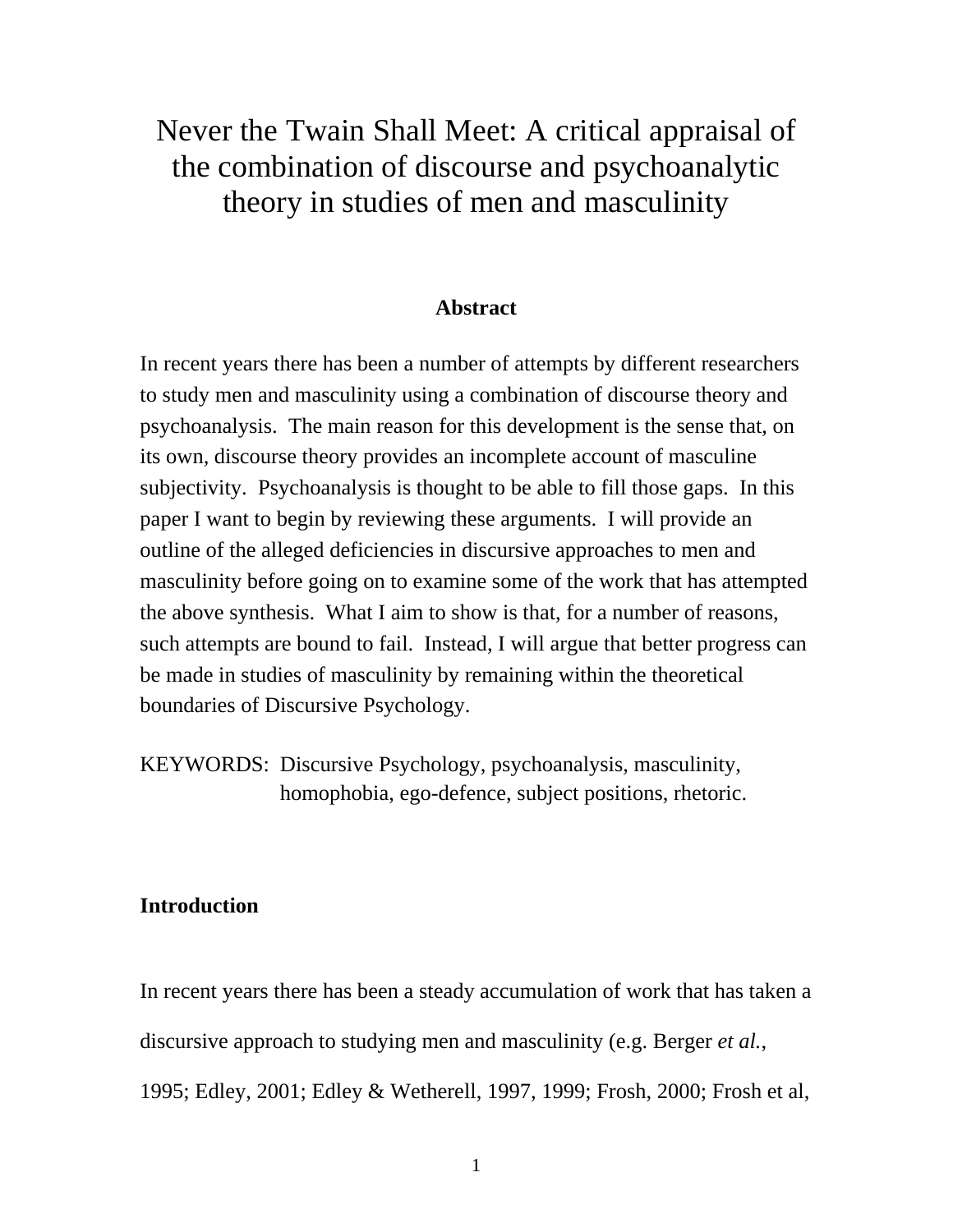2002; Gough, 1998, 2004; Johnson and Meinhof, 1997; Redman, 2000; Wetherell & Edley, 1999; Willott & Griffin, 1997). Central to this body of work is the claim that masculinity is not something that stands outside of discourse as an essential aspect or quality of men; instead, it is seen as something that is routinely constructed *in* and *through* discourse. Following the pioneering work of Harold Garfinkel (1967), Susan Kessler and Wendy McKenna (1978) and Candice West and Don Zimmerman (1987), these studies have looked at the discursive *accomplishment* of masculinity. More specifically, they have analysed both how the meaning of masculinity is sustained and renegotiated in discourse and also how masculine identities are flexibly constructed and deployed in a variety of different contexts or settings.

Despite the significant achievements of these studies there has also been, at the same time, a clear concern expressed across the human and social sciences about the overall adequacy of such discourse-based approaches. Broadly understood, these concerns tend to focus upon two central issues. The first consists of the claim that most discourse approaches lack an appropriate *ontology* of the self. In other words, it is felt that such studies contribute little, if anything, to an understanding of what might be somewhat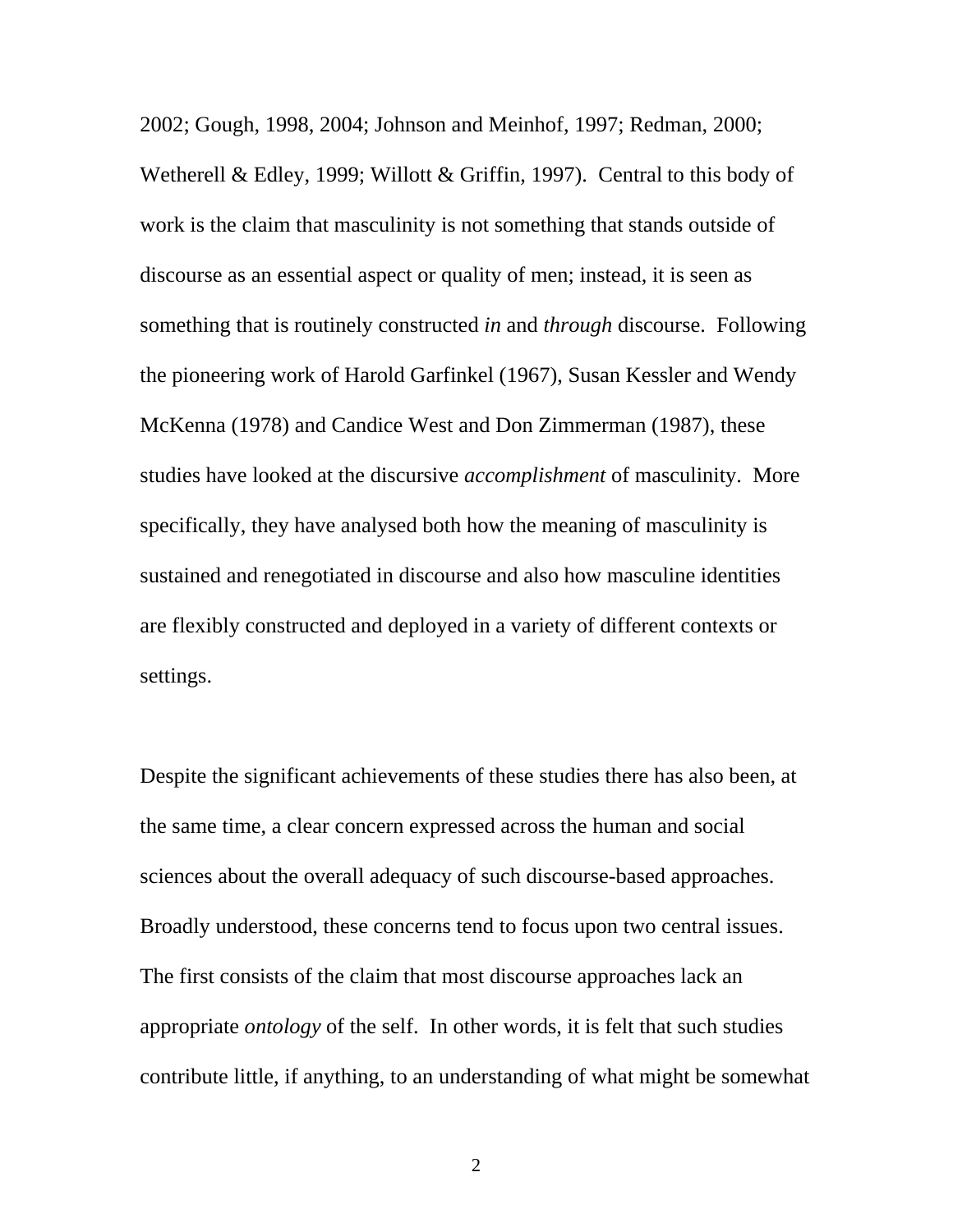euphemistically described as the *mind behind the mouth*. Taking Discursive Psychology (henceforth DP) as a case in point, one can easily see the grounds for such a complaint, for within that approach, questions regarding the nature of the speaking subject are typically suspended or 'bracketed out' (see Edwards and Potter, 1992; c.f. Berger and Luckmann, 1985). Discursive Psychologists, like many other discourse theorists, typically adopt an *agnostic* position with respect to issues of ontology. What they analyse instead are the ways that debates about, for example, 'the nature of men' are played out in ordinary everyday discourse. In other words, the 'reality' of men or masculinity is treated, within DP, as both a topic and an outcome of 'participants'' discourse practices.

Nevertheless, if one thinks about the model of the human subject implied, at least, by DP it is hard to deny that it appears somewhat deflated or truncated. Some of the things that have been traditionally understood as laying at the very heart of people – like attitudes, memories and emotions – have been reinterpreted within DP as 'structures of social action' (Atkinson & Heritage, 1984); that is, as forms of discourse produced inter-actively in various contexts or settings. Indeed, in the work of some Discursive Psychologists (e.g. Antaki and Widdicombe, 1998), identity *itself* is treated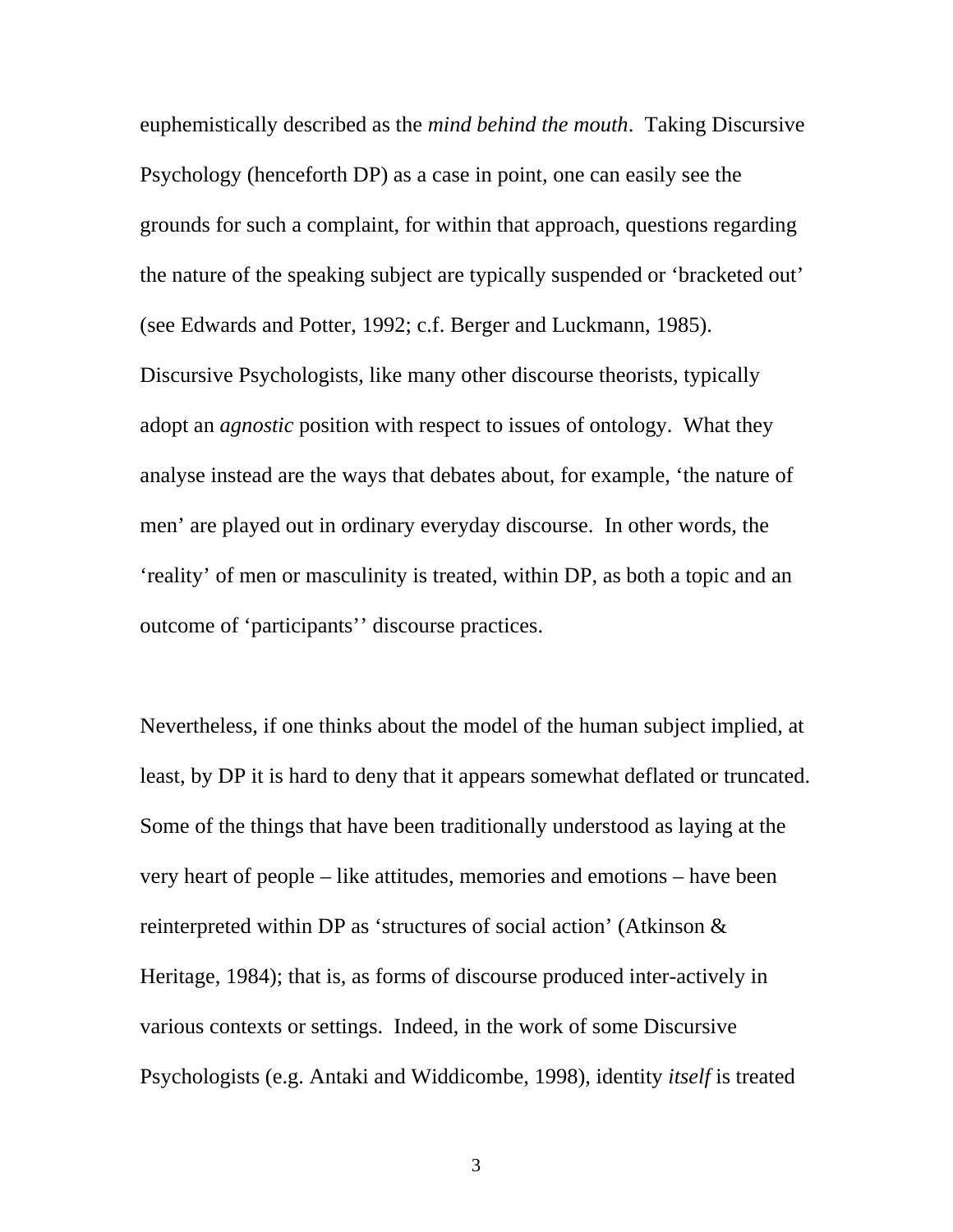as a discursive resource – rather than as the origin point of language.

Likewise, for many post-structuralist theorists (e.g. Laclau & Mouffe, 1985), identities are understood as discursive *effects*. They are said to represent 'nodes' within discourse; points or moments of articulation that temporarily position people as particular kinds of beings in the world. All this has led some critics to complain that discourse theory has gone too far in its 'decentring' of the Cartesian subject. Indeed, in the opinion of some, it has all but been pushed off the theoretical map.

[In DP] self is studied only in terms of individual, discursive acts which perform various social activities such as presenting a certain image of the self, excusing, blaming, and so on. This results in a conception of self in which subjective experience [...] is made so context dependent, so fluid and flexible, that there seems to be little beyond a personal psychology which is a moment-to-moment situated experience. Language and context are emphasized to such an extent that the self is engulfed, if not annihilated (Crossley, 2000, pg. 530).

For critics such as Crossley, the model of the human subject afforded by approaches such as DP stands at simply too great a distance from its phenomenological or experiential reality. Their point is that, despite the claims of discourse theory, in our everyday lives, people do actually *feel* themselves to be something more substantial and enduring. As Mark Freeman (1993) wryly observes: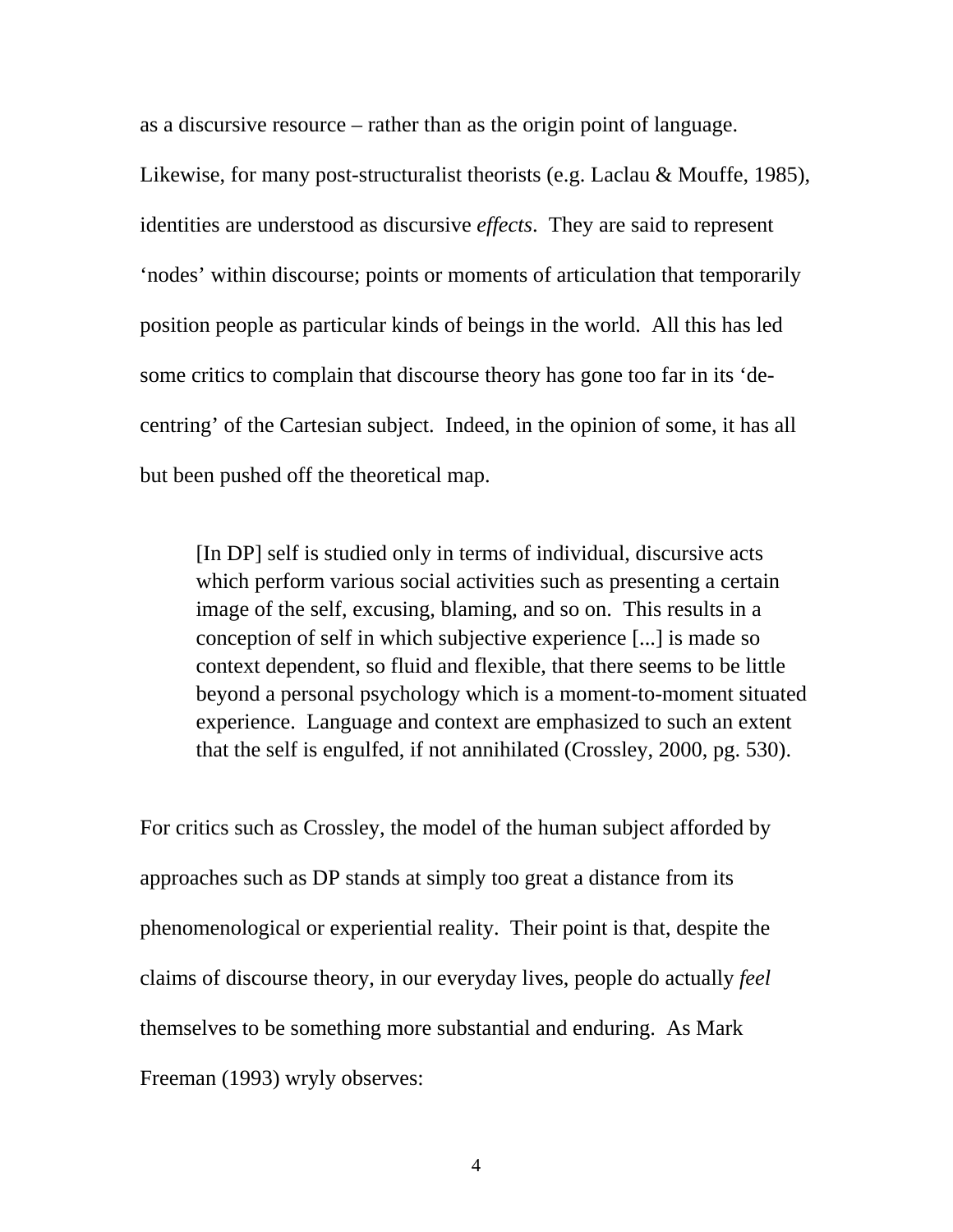Even if we deconstruct the subject to pieces and argue over the duplicity of the self and the multiplicity of the self and the fictionality of the self and a thousand other things that the self isn't besides – whole, centred, integrated, unified and what have you – don't most of us continue to posit in a rather unabashedly romantic fashion that there are some things that are really 'us' and other things that are not? (pg. 207).

For Freeman, any adequate theory of identity has 'to do justice to the lives we live' (1993; 13). It has to be able to account for that sense of depth, particularity and continuity across both space and time. It also has to account, he suggests, for what one might call the *stickiness* of identity – a point that brings us on to the second key concern about discourse-based approaches.

Amongst discourse theories, DP has been particularly concerned to challenge essentialist understandings of identity. In our masculinities research, for example, Margie Wetherell and I have drawn repeated attention to the flexibility with which men construct their own, and others', identities (Edley and Wetherell, 1997; 1999; Wetherell and Edley, 1999). Here, 'who' or 'what' men are appears to be fluid and indeterminate, rather than permanent or fixed. However, this kind of work has led some critics to argue that discourse theory peddles an implicit model of the human subject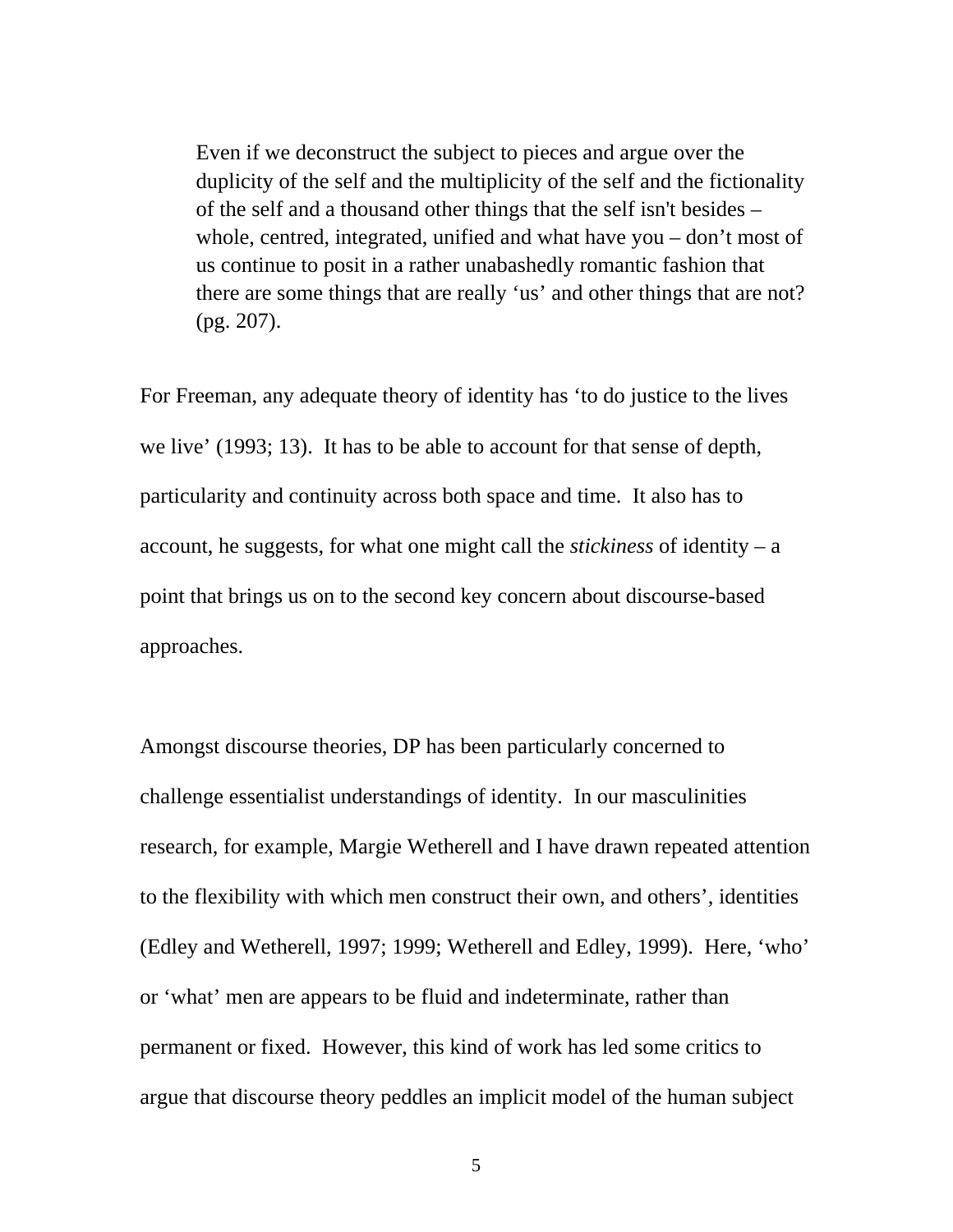in which speakers seem to be able to make entirely strategic or 'executive' decisions about which identity to adopt in any given context (see Bowers, 1988 and Parker, 1997). For them such a view greatly exaggerates the extent of human agency<sup>1</sup>. As far as Freeman (1993) is concerned, people are all too aware of the limits of identity. The existence of so many therapists, counsellors and self-help books would seem to testify, he would argue, not just to the fact that many people feel unhappy with (at least aspects of) themselves, but also to the fact that it is no simple matter to change. In life, Freeman says, people feel bound to certain ways of being and yet, the critics claim, discourse theory offers little or no insight into the nature of those bonds.

Given that discourse theory is seen to lack (i) an appropriate ontology of the self and (ii) an adequate account of the 'fixations' of identity, it is little wonder that a number of researchers interested in studying men and masculinity have turned their attentions to psychoanalysis; for across the social sciences it remains unparalleled as an account (or series of accounts) of the 'interior' workings of the human mind. Psychoanalysis provides us with a detailed model of both the structure and the processes of the psyche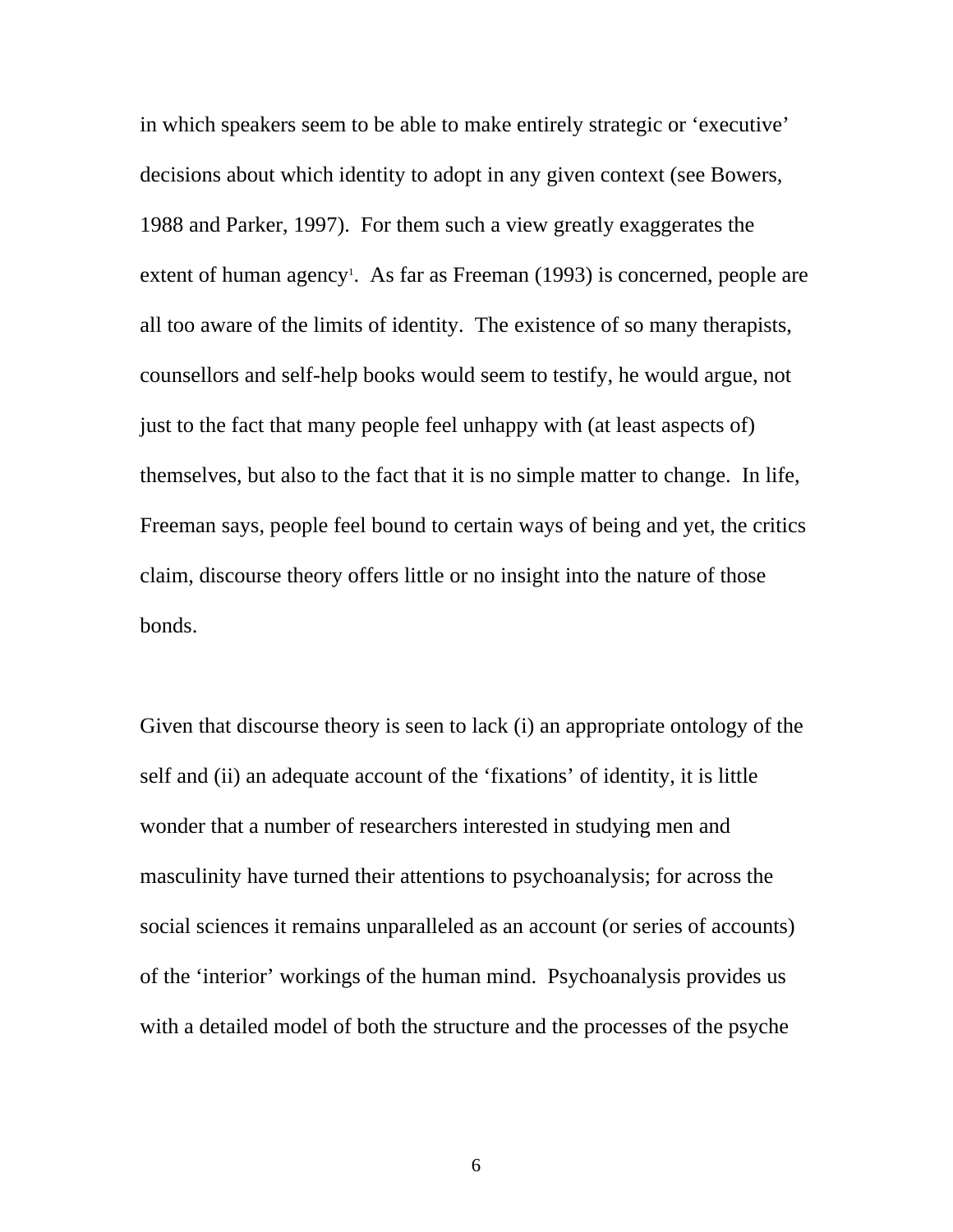which, according to the likes of Frosh (1999), help us to explain, not just *how* identities are discursively constructed, but also *why*.

# **Surveying the Synthesis**

In order to illustrate how discourse theory and psychoanalysis have been brought together in the study of men and masculinity, I will be drawing upon three bodies of work: Tony Jefferson's studies of Mike Tyson (Jefferson, 1996; 1997; 1998), Stephen Frosh and colleagues' work on 'young' masculinities (2000, 2002, 2003) and Brendan Gough's (2004) research on, predominantly, male undergraduates. In all of these instances the authors concerned align themselves explicitly with most of the central tenets of discourse theory. All accept, for example, that people see the world through discourse and that language mediates one's experiences of the world. All appear to accept too that discourse makes available various locations or 'subject positions' (Davies and Harré, 1990) for people to occupy. However, what particularly unites this group is the belief that discourse theory cannot adequately account for the 'choices' that men make with respect to those discursive possibilities (see, for example, Frosh *et al*, 2003).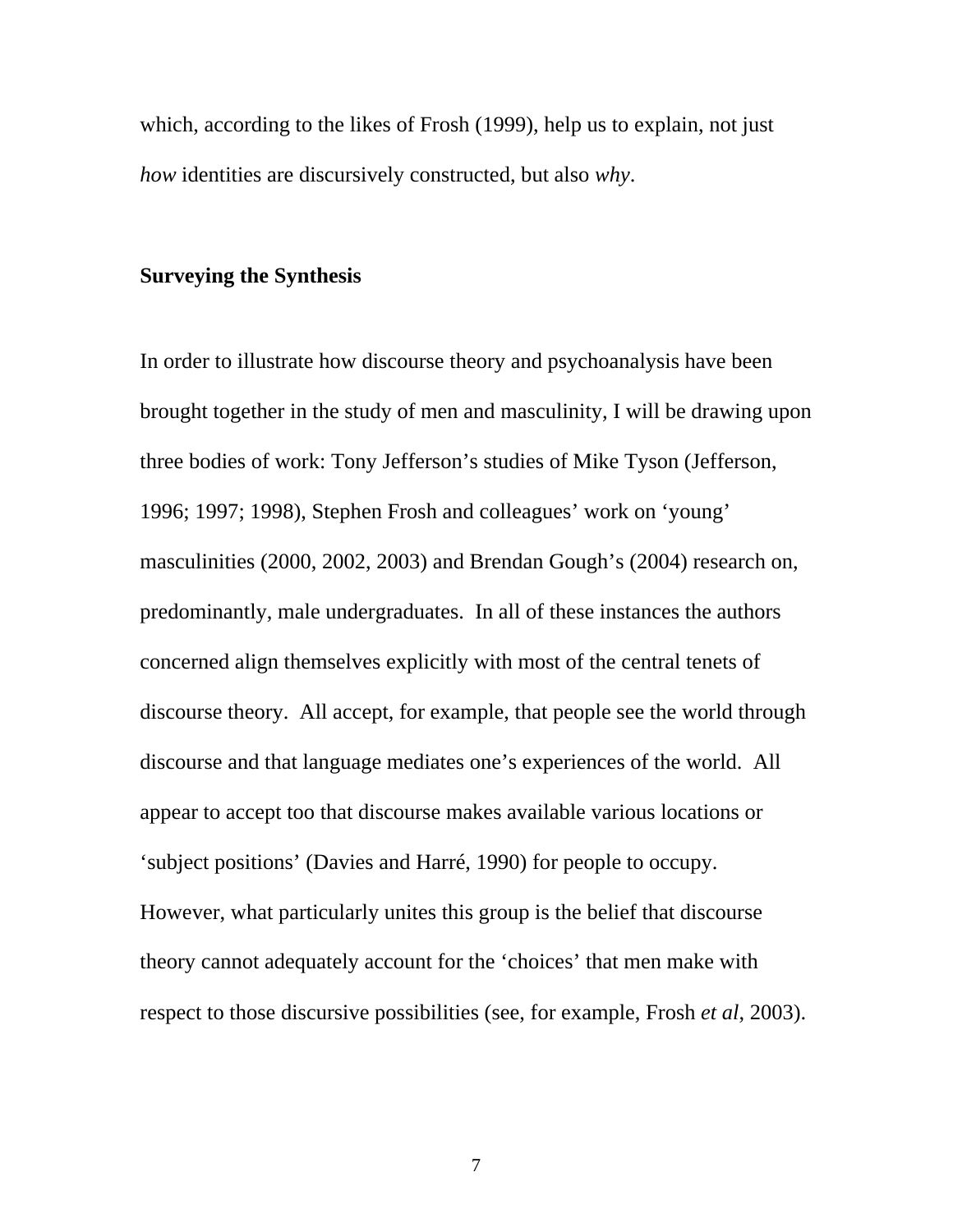To do that, they argue, one needs a *psychic* as well as a *social* level of explanation.

Although some are more forthcoming than others about the precise details of their own theoretical foundations, all of the above authors place a particular emphasis upon the notion of *anxiety* and its everyday management or control. In his collaboration with Wendy Hollway, for example (Hollway and Jefferson, 2000), Jefferson draws upon the work of Melanie Klein (Klein, 1988a and b). Following Klein, he suggest that anxiety is intrinsic to all human existence, stemming from our earliest experiences of absolute dependency – when the infant has no sense of when or even *if* it is going to be looked after and fed. As a result, Klein argued, from a very tender age people come to employ various *ego-defence* mechanisms – such as *splitting*, *projection* and *repression* – which are all designed to protect a person's ego and to shore-up their sense of self-worth.

In the latter part of the 1990s Jefferson explored these ideas in a series of papers about the former world heavy-weight champion boxer, Mike Tyson (Jefferson, 1996; 1997; 1998). For Jefferson, Tyson represents a man who is firmly identified with what many of us working within the field would call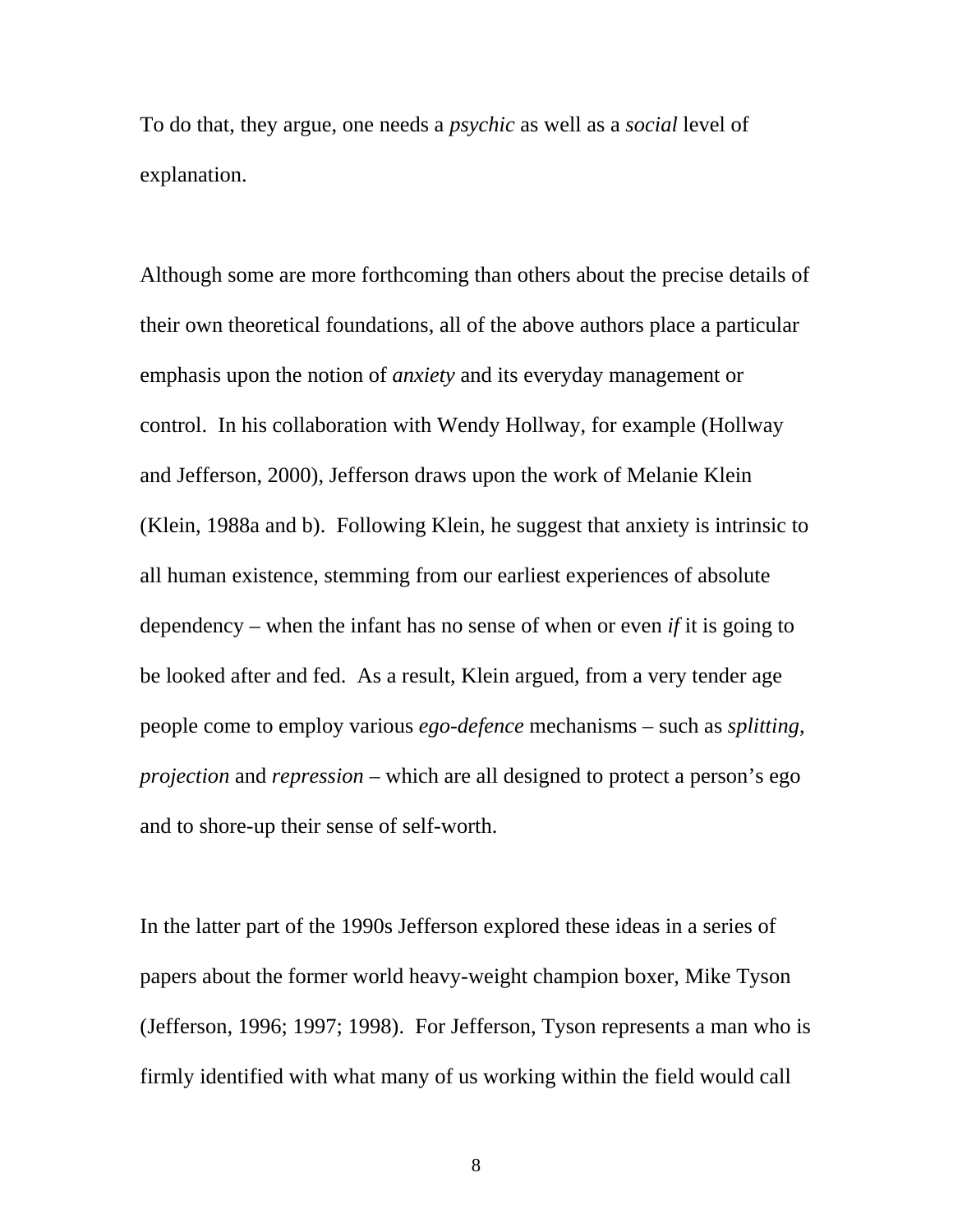*hegemonic* masculinity (Carrigan, Connell and Lee, 1985; see also Wetherell and Edley, 1999). In other words, he was (is) someone who saw himself as a *hard* man: tough, uncompromising and fiercely competitive. Of course, central to the concept of hegemonic masculinity is the notion that this is a celebrated or, in some way, privileged form of masculine identity – and, indeed, Tyson could well stand as a paradigmatic example of how, as an instantiation of that identity, he was able to court both enormous fame and fortune. Yet, for Jefferson, it is a mistake to see Tyson as a simple player or performer of macho masculinity. Rather, he suggests that there is something *compulsive* about this identity for Tyson. The boxer is presented as someone bound to a subject position that both makes and, subsequently, breaks him<sup>2</sup>.

Jefferson substantiates this argument – in the time-honoured fashion of psychoanalysis – by tracing a line back through Tyson's early development. There he notes how, as a child, Tyson was constantly teased and bullied by his peers. Indeed, almost unbelievably, his nickname at one time was 'little fairy boy' – in respect of the fact that he was seen as both socially retiring and spoke with a conspicuous lisp. The story goes however that one day, in a transforming moment, the young Tyson effectively struck back at his tormentors. From that point onwards, it is claimed, Tyson became the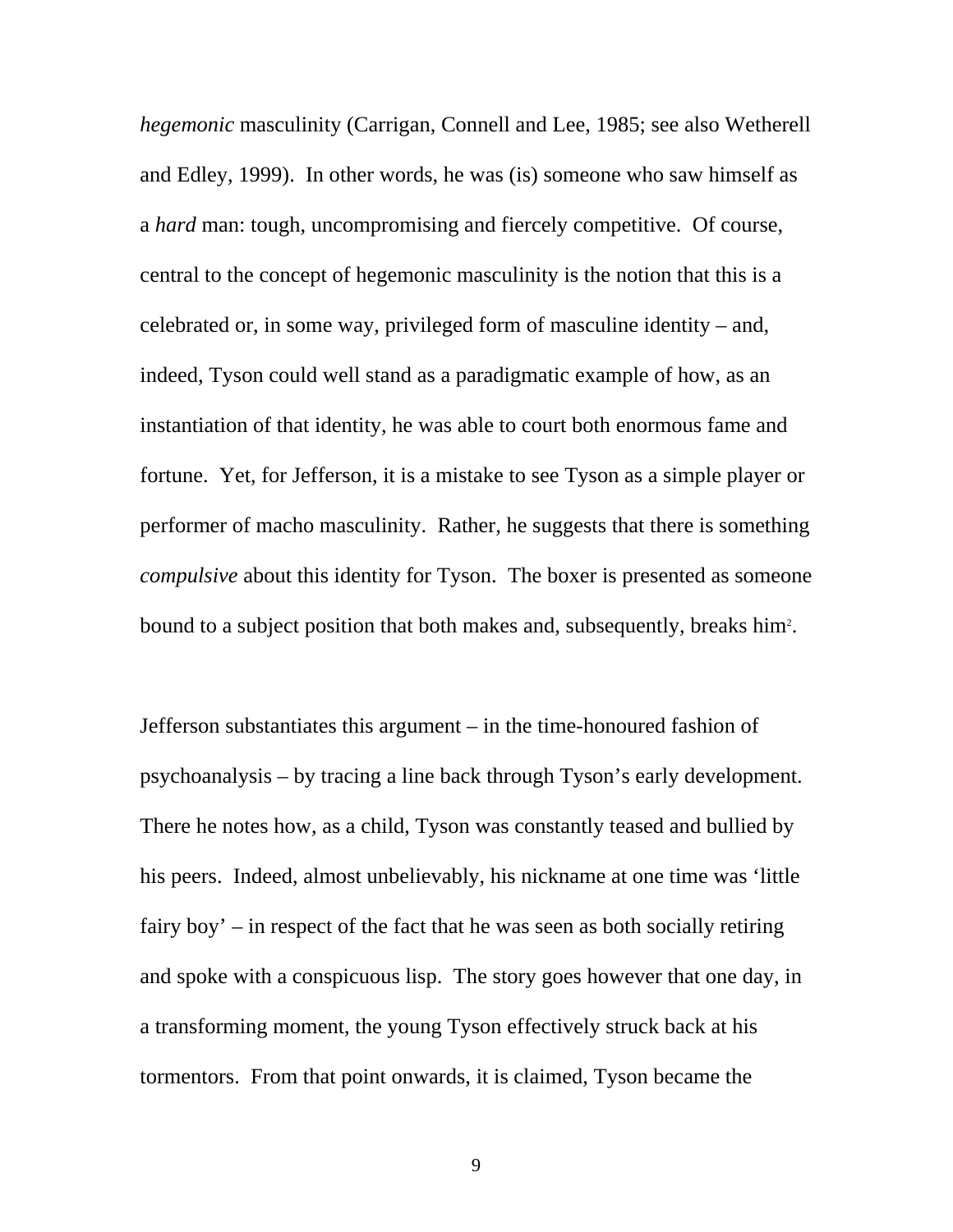prosecutor, rather than the victim, of oppressive behaviour. Jefferson notes that in his life as an up-and-coming boxer (following a visit to his neighbourhood by Mohammed Ali), one thing that apparently stood out about Tyson was his 'burning intensity'. Echoing the more recent stories about the English rugby union star, Jonny Wilkinson, Tyson was said to practice long after all his contemporaries had packed up and gone home. For Jefferson, fighting appeared to have provided Tyson with the means of defending, not just his physical self, but also his fragile ego. It became his way of proving himself, both to himself, as well as to the world at large.

To some degree, of course, it could be argued that Tyson's case history represents just a more extreme example of a much more general set of psychodynamic processes found within every man and boy. As a number of different theorists have suggested (e.g. Chodorow, 1989; Frosh, 1993; Greenson, 1968; Seidler, 1989), there appears to be something inherently *defensive* about the nature of masculinity. 'Proving' one's manhood seems to involve a continual 'flight' from the feminine. In psychoanalytic terms, it involves the active repudiation of an original identification (with the mother) which, for most men, is never completely broken. As such, it acts as a font of conflict, ambiguity and anxiety. From a psychoanalytic point of view,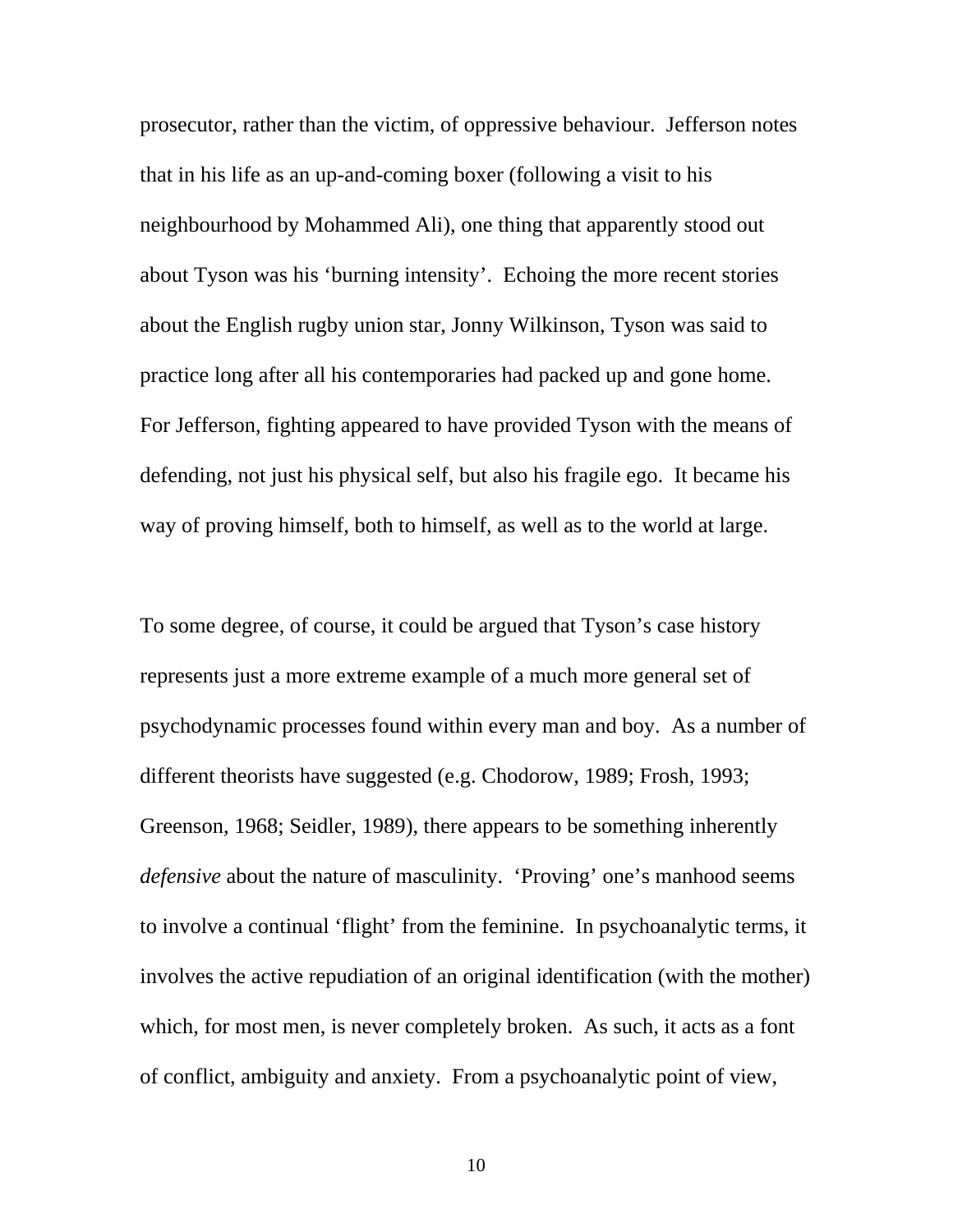this would go some way to explaining the well documented fact that, in Britain at least, school playgrounds and classrooms are rife with homophobic discourse (where words like 'poof' and 'queer' are routinely used as insults or 'put-downs' – see Frosh, Phoenix and Pattman, 2002) for, according to its theories, such behaviour represents a fairly typical outcome of 'dangerous' thoughts and desires being split off from oneself and projected onto others<sup>3</sup>.

Due to the remoteness of his principal subject, Jefferson inevitably relies, in these studies, upon evidence gleaned from secondary texts about Mike Tyson (e.g. from published biographies). Very little, in terms of his data, comes straight from the boxer's mouth. By contrast, in both Stephen Frosh and Brendan Gough's research, the analysis of 'defensive' masculinities takes place using the transcripts of semi-structured interviews which are, in part at least, reproduced for the readers' benefit. As such, it is here that we can gain the clearest sense of how the melding of discursive and psychoanalytic approaches is managed empirically.

As at least partial advocates of discourse theory, these two authors subject their data to a form of rhetorical analysis, whereby the texts are monitored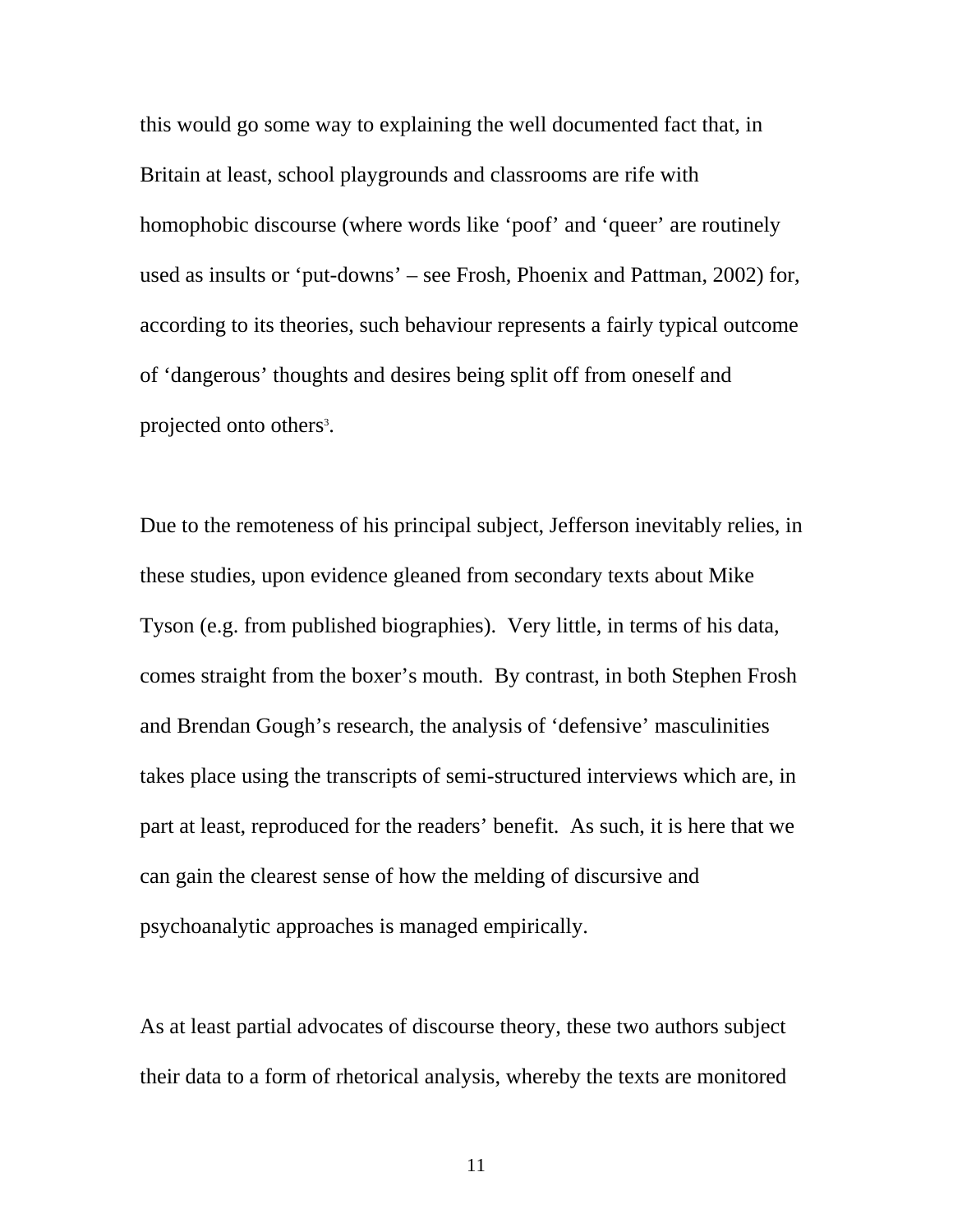for their various 'action-orientations'. However, at the same time, both insist that there is a remainder; that this level of analysis does not exhaust all that patterns the text. Their participants' talk is also marked, they claim, by the traces of ego-defences. Gough (2004), for instance, talks of being drawn to moments in a transcript where speakers appear either say too much or too little. Reference is made to instances of 'unsolicited' themes (pg. 256) and to utterances that seemed unduly 'colourful' (pg. 254) or impassioned. Like recent talk about suicide bombers, single mothers or asylum seekers, there appears to be something *else* going on underneath the level of local pragmatics. Consider, for example, the following data extract (reproduced in full from Gough, 2004):

# **Extract One**

| Joe         | I know (.) like (.) a few gay lads that work at the club and when   |
|-------------|---------------------------------------------------------------------|
|             | they see me they come up to me and give me a kiss on the cheek=     |
|             | <b>Trev</b> = oh no! (.) uhhh I just couldn't (.) its just not=     |
| Joe         | =I call you love and flower but you dont get offended do you        |
|             | <b>Trev</b> yeah (.) I mean (.)                                     |
| Joe         | but what if I turned around and said I was gay (.) would you        |
|             | instantly dislike me because of it                                  |
| <b>Trev</b> | no (.) I mean I've got (.) I have got one gay friend and () I'm     |
|             | not bothered (.) as long as they don't come on to me                |
| Joe         | so what makes you think that any homosexual's gonna come on to      |
|             | you                                                                 |
| <b>Trev</b> | well (.) I'm not bothered if they come on to me (.) as long as they |
|             | don't! {both laugh} no (.)                                          |
| Joe         | is it that it would repulse you to give a guy a kiss                |
|             | <b>Trev</b> oh yeah (.) big time (.) yeah=                          |
| Joe         | $=$ but why                                                         |
|             |                                                                     |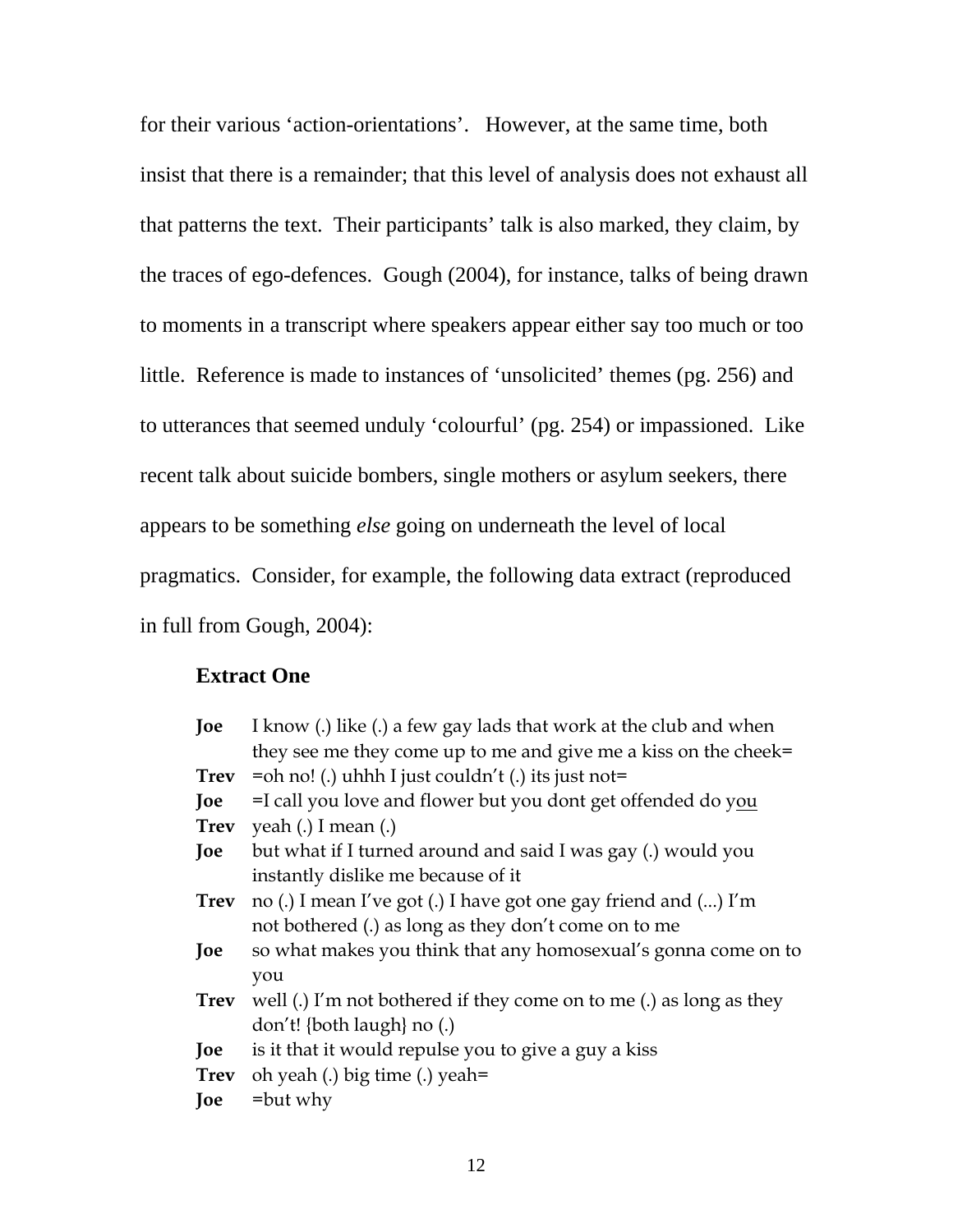| <b>Trev</b> | it's just disgustin (.) I can't stand it (.) I just don't think its right          |
|-------------|------------------------------------------------------------------------------------|
| Joe         | what about a couple of girls snoggin?                                              |
| <b>Trev</b> | no it's not=                                                                       |
| Joe         | = if they were attractive                                                          |
| <b>Trev</b> | if they were attractive (.) if they were attractive it $\{$ both laugh $\}$ no (.) |
|             | it has a sexual tone yeah (.) but=                                                 |
| Joe         | =what if it was two attractive blokes                                              |
| <b>Trev</b> | there's no such thing (.) is there                                                 |
| Joe         | two of the guys from Levi ads with six packs and (.) all                           |
|             | muscly and that                                                                    |
| Trev        | I just don't understand it I don't know (.) I can't help it (.) not that           |
|             | I'm (bothered) anyway (.) I just can't stand it (.) it's just not on               |

In his analysis of this extract, Gough remarks on how 'Trev's' presentation of himself as liberal and rational is ruptured by moments of 'uncensored' 'horror and disgust' (pg. 256). Trevor might say that he's 'not bothered' by homosexuality but it is clear, Gough argues, that he is. For Gough, the extract neatly documents Trevor's struggle – and ultimate failure – to contain deep-seated anxieties about his own gender and sexual identity. A similar kind of conclusion is drawn by Frosh, Phoenix and Pattman (2002) in their studies of 'young masculinities'. For example, in the following stretch of talk, a group of year 8 schoolboys are talking about the idea of appreciating other boys' good looks.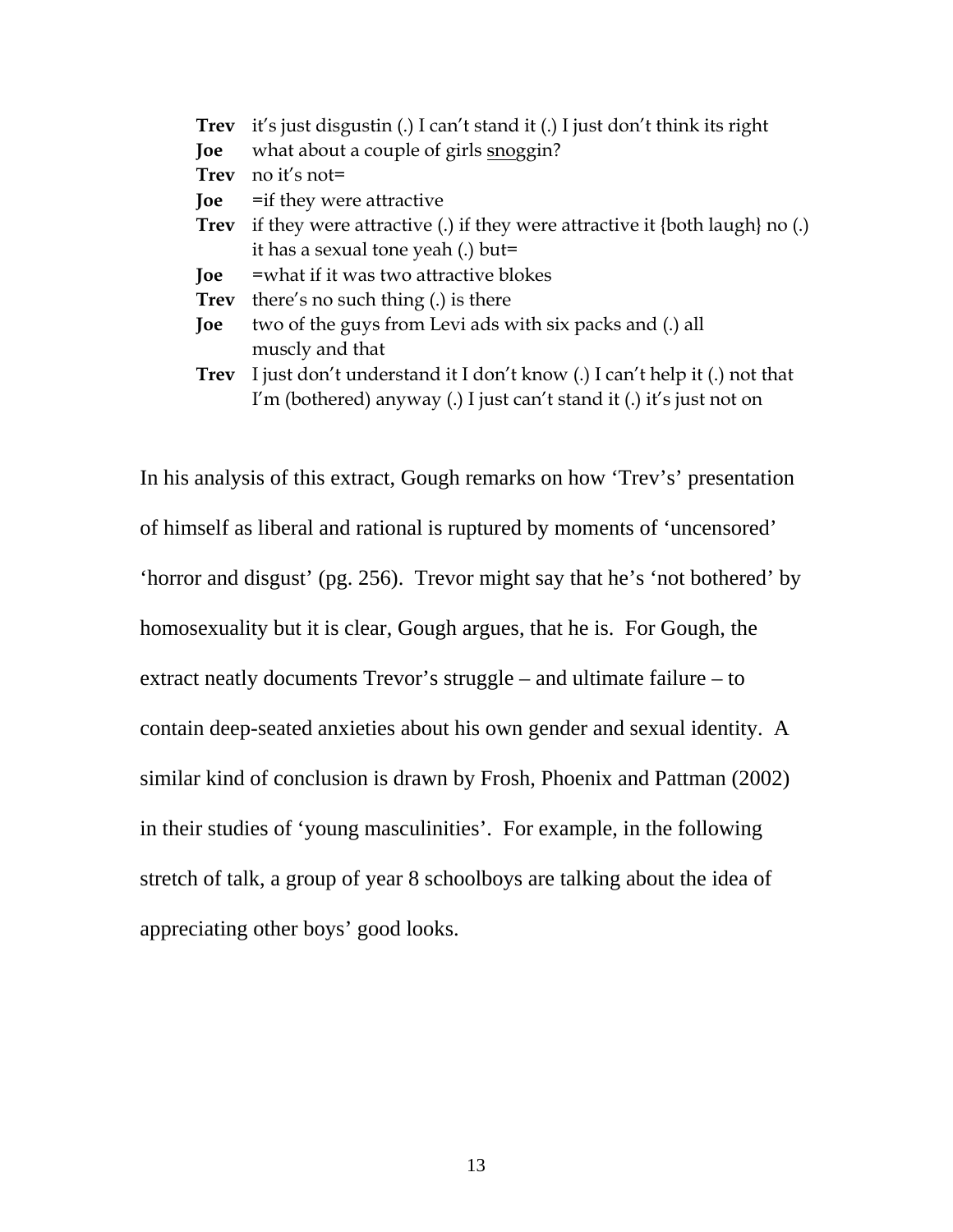#### **Extract Two**

**Geoff** 'Cos if a boy goes, 'You look really good looking' you gonna kinda run off but like **Sam** Yeah, I'd knock 'em, I'd give 'em one **Arnie** What are you some kind of a sicko or something [several laughing] **Dan** There's no way you telling me I'm good looking **Geoff** Yeah, he probably goes 'you're very nice looking'. [several laughing] **Sam** You gay or something boy?

Once again we see the same kind of sentiments expressed. Like Trevor in Extract One, the boys seem to find it difficult to imagine finding another male attractive. Many, the authors claim, found the very idea pretty strange. Most were said to be uncomfortable even contemplating it. Here, as elsewhere in their data, the boys talk about homosexuality within the tropes of fear and loathing. The gay man is portrayed as both dangerous and despicable. What this illustrates, the authors conclude, is the 'ubiquity and intensity of fears about being thought of as gay' (pg. 189). These themes do not emerge because, in some way, they fit the demands of that particular rhetorical setting. Rather, it is claimed, they appear in discourse both as a reflection and as a working-through of tensions that mark the psyche of most men and boys.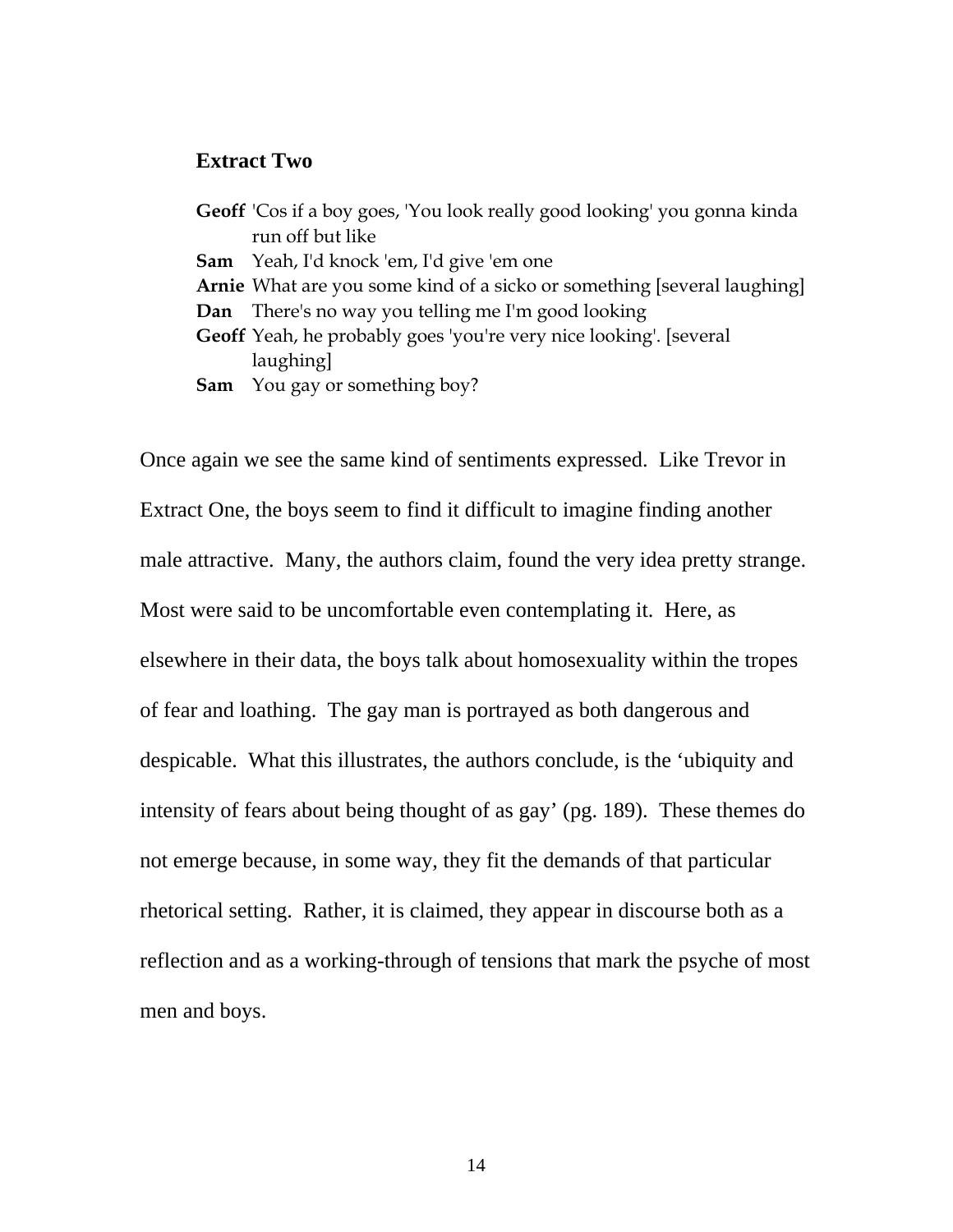# **Scrutinizing the Synthesis**

As is clear from the title of this paper, the broader aim of reviewing the attempted synthesis of discourse theory and psychoanalysis is not to arrive at its recommendation. Indeed, quite the reverse, it is to argue for its impossibility. However, it is important to make clear at this point that, in a sense, my objections are not to do with psychoanalysis (nor indeed discourse theory) *per se* – rather, they concern the viability of combining the two approaches.

At the heart of those misgivings is the point that, whilst the two paradigms share an obvious interest in analysing language, they theorise discourse in profoundly different ways. As is now well recognised, discourse analysts take language as their central topic or focus of interest. In other words, they look at language *directly*, in order to work out its functions or action orientations. In contrast, psychoanalysts take a much more traditional line or position. They are not so much interested in language *per se*, but in what it can tell us about the speaker's underlying state of mind. What this means, of course, is that, to some extent at least, psychoanalysis is predicated on the very model of language that discourse theory has served to destabilize.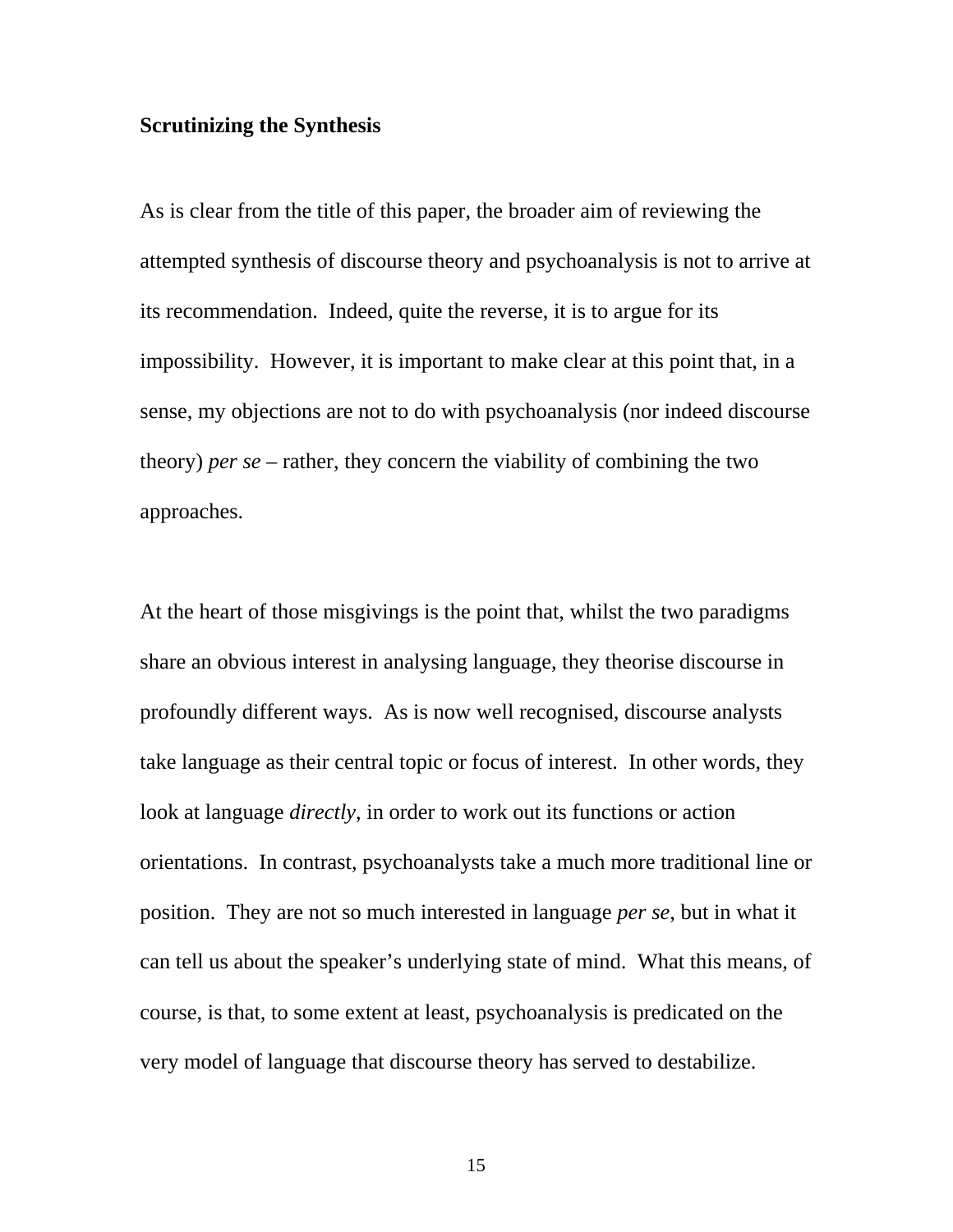If we look at Gough's (2004) analysis, for instance, we can see that he frequently treats language as if it was a transparent or 'do-nothing domain' (Edwards, 1997). When Trev says he's 'disgusted' by the thought of kissing another man, Gough treats this as simple statement of fact. When Trev says he 'can't stand' homosexuals, again Gough takes this claim at face value. Of course, when Trevor claims he's 'not bothered' by homosexuality, Gough asserts that, in reality, he is bothered – but this act of interpretation is still located within the same model of language in which discourse maps (either well or ill) on to some other realm or domain.

Gough's analysis also treads on the toes of discourse theory insofar as it implies that the analyst is in a (privileged) position to arbitrate over the nature of the Real. Clearly, in order to gloss an account as 'colourful' (pg. 254) or 'patently unconvincing' (pg. 253), one must imagine, not just that there *is* a reality 'out there' waiting for representation, but also that the facts of that reality, once spoken, can be somehow recognised as such. Nowhere is this assumption more evident than in Gough's (2004) analysis of men's homophobia, in which he makes a series of judgements about the appropriateness or adequacy of his own participants' talk. For example,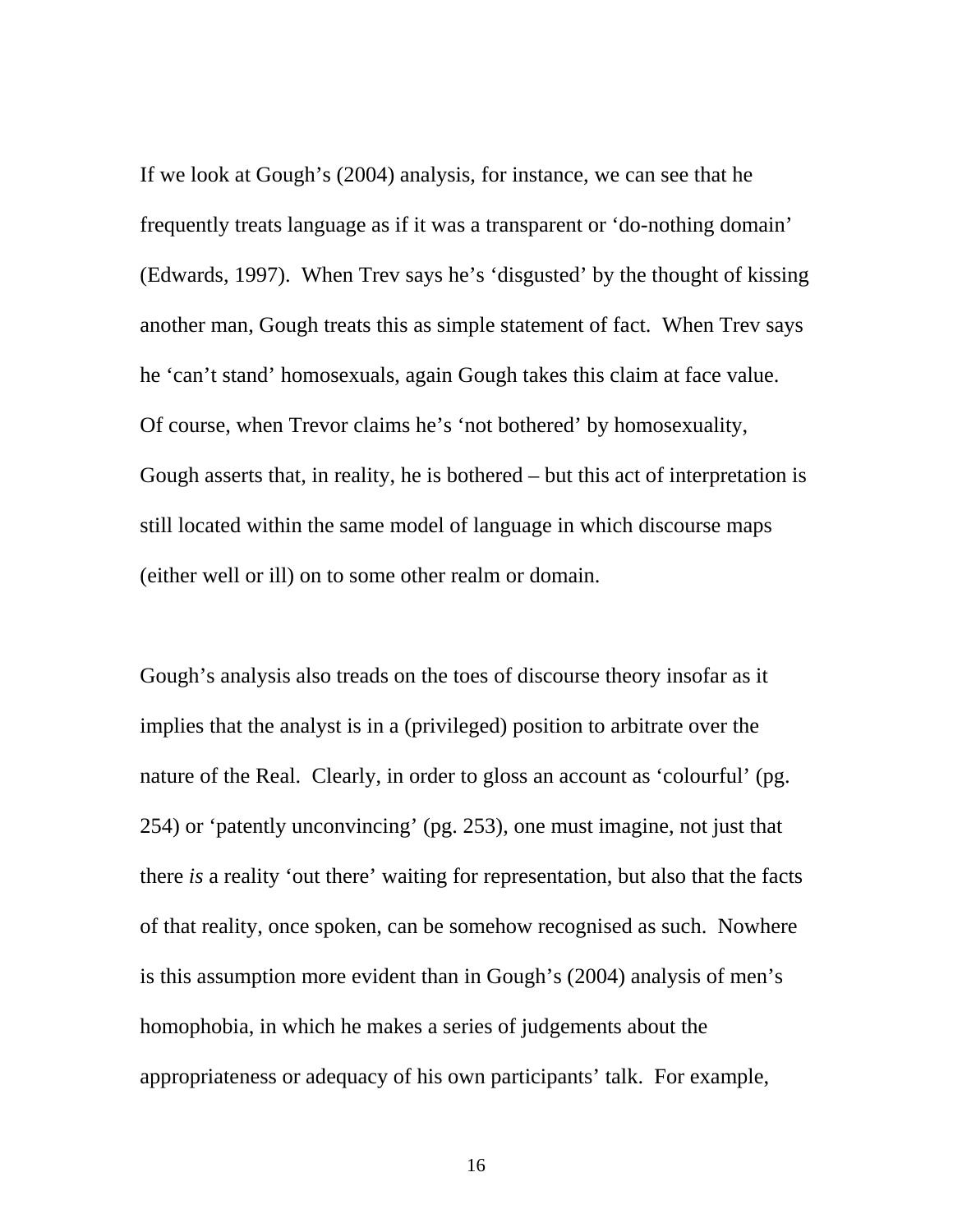Gough sees an element of hysteria in the way that Trev talks about homosexuality (see Extract One above). The suggestion is that Trev's expression of disgust carries too much potency or passion to be accounted for at an entirely local level. Its impetus must have come from elsewhere (i.e. Trevor's psyche). Likewise, the work of psychic forces is read into 'Martin's' account (on pg. 254) of the demeanour and appearance of homosexuals, on the basis that it simply doesn't square with reality. However, one of the cornerstones of discourse analytical work is the assumption that, as an analyst, one cannot (or, at least, should not presume to) know *a priori* what counts as an appropriate or warranted utterance. The analyst has no 'God's eye view' of the world and its workings. Instead, 'reality' or 'the truth' is treated as a participants' concern. Once again, it is seen as both the *subject* and the *outcome* of discourse, rather than its backdrop.

As a consequence of these differences, what we get in most attempts to combine discourse theory and psychoanalysis together is, not so much a synthesis, as the running of the two theories side-by-side. In the work of Gough (2004), for example, we can see this in the way that his analyses keep switching between a representational and a functional or performative view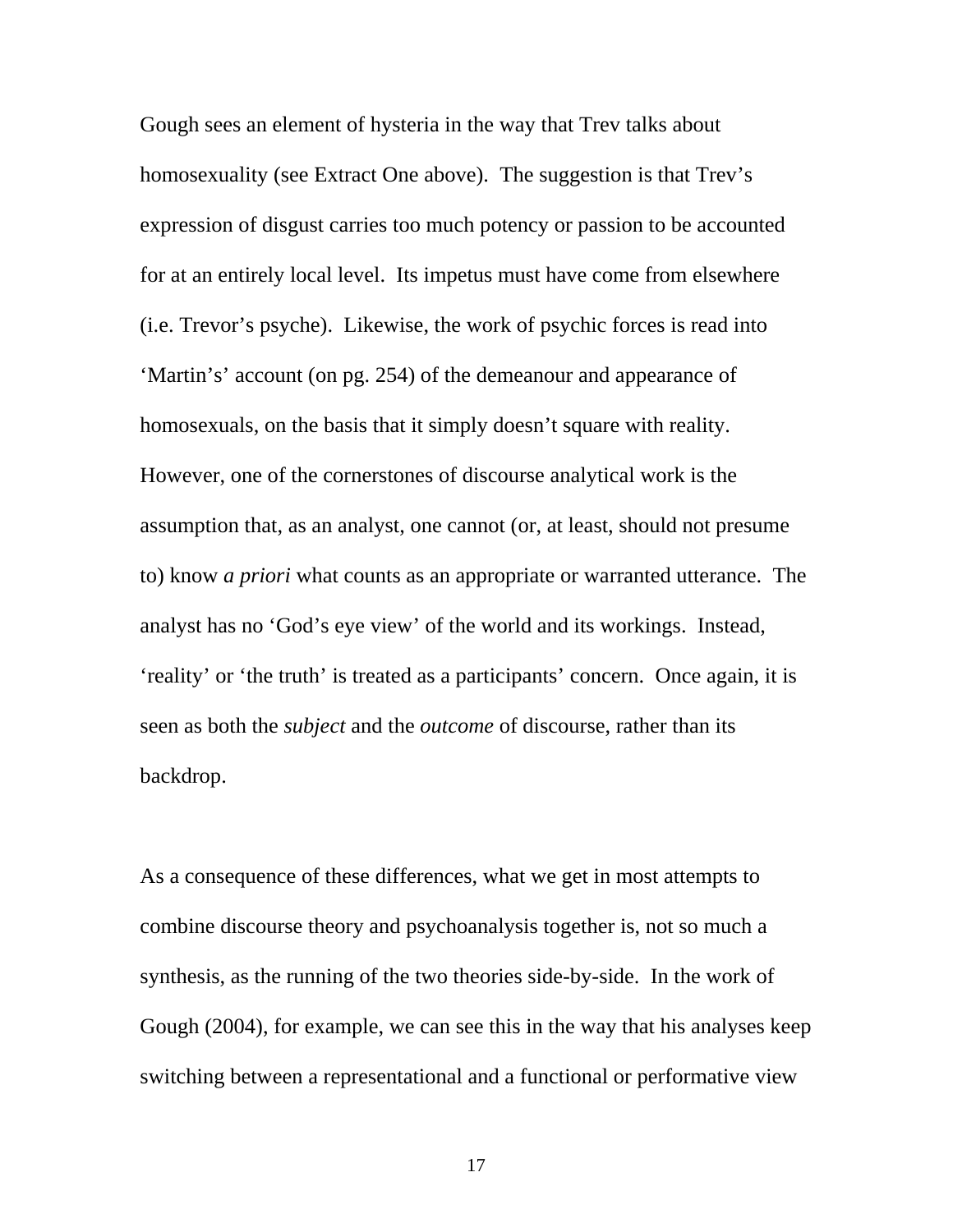of language. Such an oscillation is inevitable, it seems to me, insofar as the two approaches rest on incompatible (meta)theoretical foundations. Indeed, it is worth recalling that discourse theory *has a line* on psychoanalysis; it sees it *as* a discourse (Moscovici, 1961/76). Parker (1997) is no doubt right in identifying psychoanalysis as key resource for the construction of contemporary selves. However, this is not the same as claiming that things like 'repression', 'sublimation' and other 'ego-defences' are actual mental events. In order to do that, one either has to turn one's back on discourse theory altogether or, at least, turn a blind eye to its legacy.

## **Keeping the Faith**

In suggesting that discourse theory and psychoanalysis are theoretically incommensurate, I am clearly arguing that a choice needs to be made – and unsurprisingly, perhaps, my decision would be to stick within the terms of discourse theory. In part this decision is prompted by the fact that I remain convinced by post-structuralist arguments about the nature of language (which thereby precludes any easy alignment with psychoanalysis), but it also arises from the belief that a discursive approach to the study of men and masculinity can answer its critics without having to look outside of itself.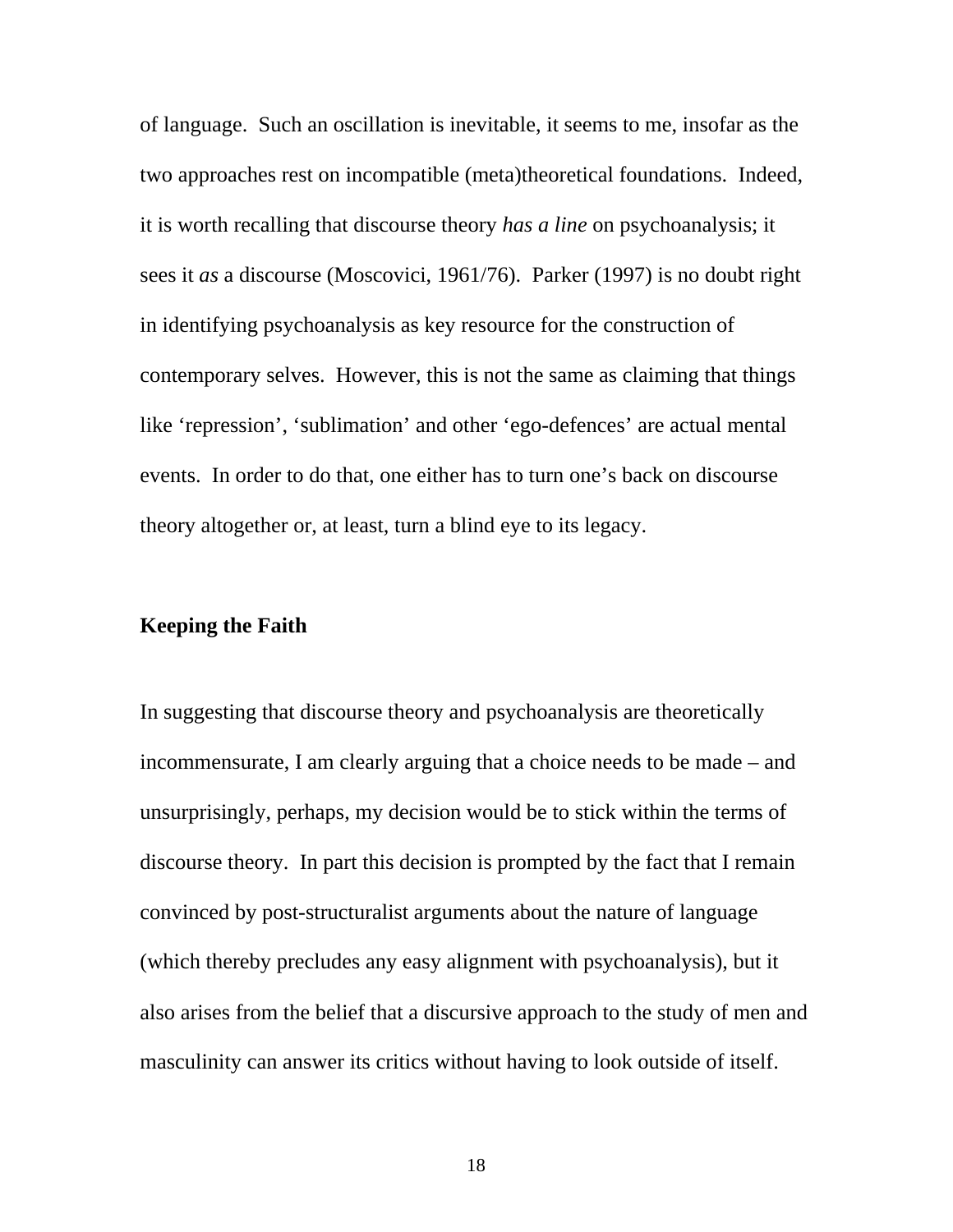Probably one of the easiest of rebuttals to make is against the claim that, on a purely empirical basis, some other level of explanation is necessarily required to make full sense of particular stretches of data. For example, in Extract One above, when Trev comes out with his 'oh no (.) uugghh I just couldn't' and later with 'it's just disgustin (.) I can't stand it', as we have seen, Gough interprets these remarks as unwarranted by the surrounding discursive context. They are treated as somehow excessive or 'over the top'. However, one could argue that, from a DP perspective, Trev is exploiting *precisely* this kind of interpretation to powerful rhetorical effect. The construction of oneself as viscerally disturbed by the mere thought of kissing another man can be seen as exquisitely designed in terms of how it harnesses an essentialist discourse of the self. The fact that Trev portrays himself as being constitutionally predisposed to finding such acts disgusting, shouldn't be taken at face value. Instead, it should be seen as a formulation that makes a highly robust claim to a heterosexual identity. Indeed, when looked at in this way, one could very well argue that the pervasiveness of homophobia in men and boys' discourse reflects, not its deep psychic origins at all, but its premier status as a routine (ethno)method for constructing oneself as straight (c.f. Nayak and Kehily, 1996).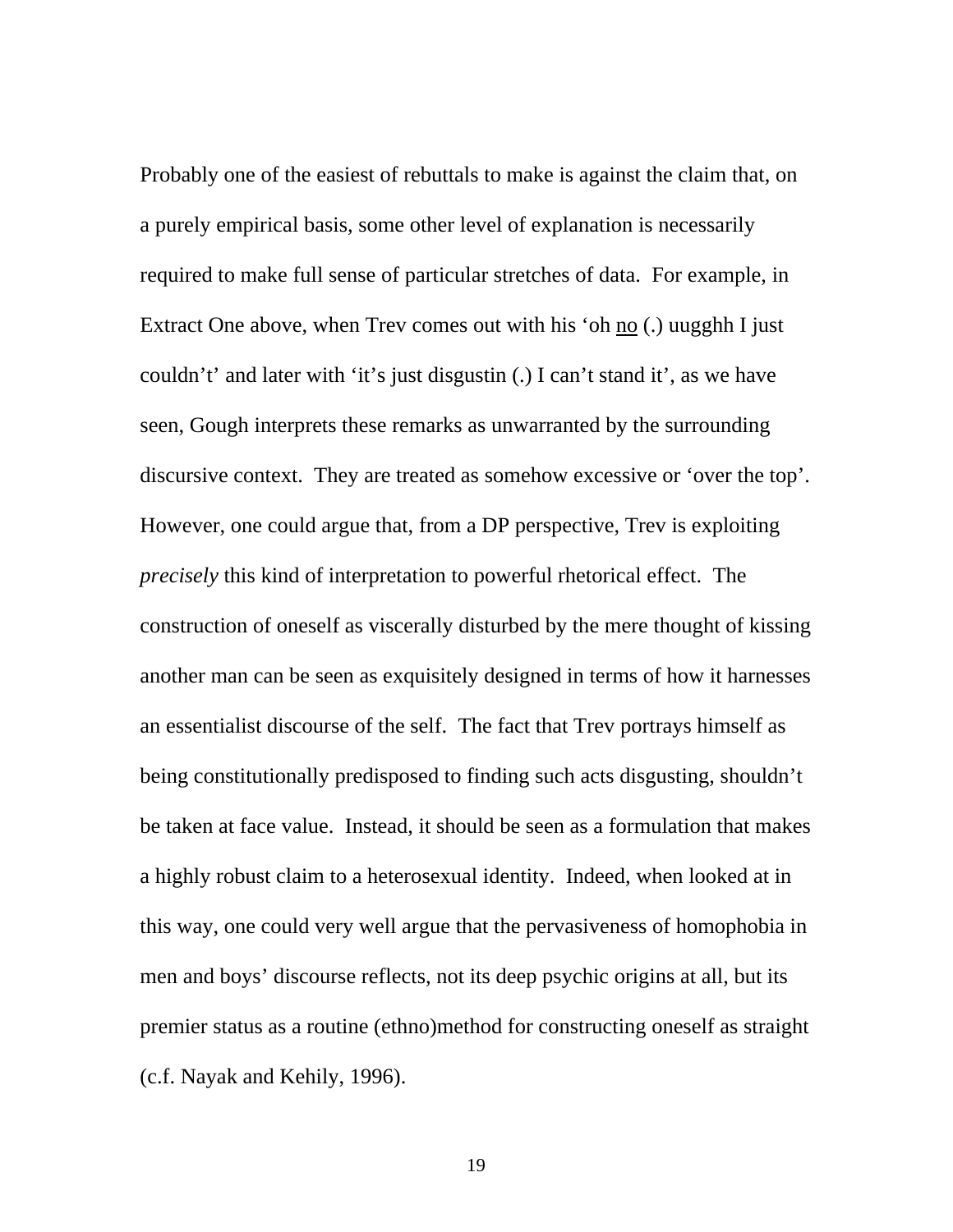As one might expect, the charge that discursive approaches to studying men and masculinity lack an account or theory of the 'interior' space of the human mind is a little more difficult to counter. However, what seems quite certain is that discursive psychologists would want to resist the idea that there is some kind of firm dividing line between the social and the psychic. For them, there is no real difference between what lies within and what lies without. Indeed, as suggested by the Marxist psychologist, Lev Vygotsky (1978), we can conceive of thought as talk or conversation *turned inwards* (see Wertsch, 1985, 1991). What this means, of course, is that to study the realm of public discourse *is* to study the workings of the mind – it is not a poor substitute for the real thing. This idea receives further support from the work of Michael Billig (1987; Billig *et al*, 1988), who has shown that, as a form of inner speech, thought preserves the dialogic character of social discourse. What this seems to imply is that the complex, dynamic and inconsistent nature of subjectivity is a form of *polyvocality* or *heteroglossia* (see Bakhtin, 1981), rather than the product of an unconscious. In other words, the mind can be seen as the meeting place of many different voices – all of social origins. Moreover, as Billig (1987) points out, these voices are related to one another *rhetorically*. To speak/ think in one voice is always,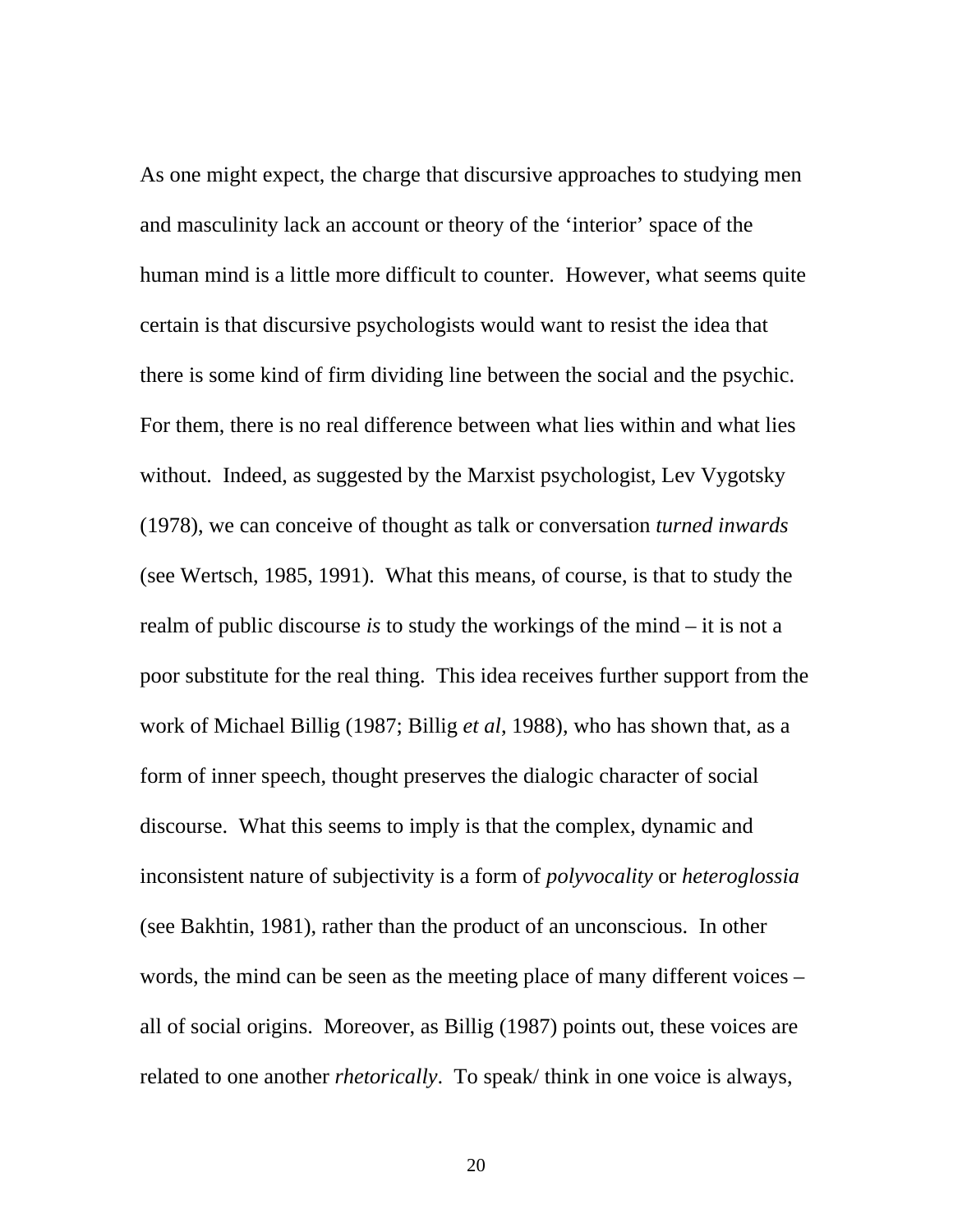in some sense, to speak against or instead of another. What this, in turn, suggests is that a process such as *repression* can be understood in discursive, as opposed to psycho-dynamic terms (see Billig, 1997; 1998; 1999). It becomes simply that which remains unspoken or implicit rather than that which is banished from consciousness (c.f. Derrida, 1973).

A final point here is that, according to Billig *et al* (1988), it is the contradictory, or *dilemmatic*, character of culture that provides, both the impetus and resources, for all kinds of social/ subjective activity. In other words, we do not need another realm (such as the unconscious) in order to account for *why* men say and act the way that they do – there is sufficient 'creative tension' within culture itself.

It is not haphazard that common sense contains its contrary themes [...] that it possesses its dilemmatic character. The very existence of these opposing images, words, evaluations, maxims and so on is crucial, in that they permit the possibility not just of social dilemmas but of social thinking itself.

(Billig *et al*, 1988, pg. 17)

What this still leaves, of course, is the other major criticism of discourse approaches to studying men and masculinity mentioned at the start, which relates to the 'stickiness' of identity or the sense of 'bounded' subjectivity. As Freeman (1993) noted, in everyday life it does feel as though there is at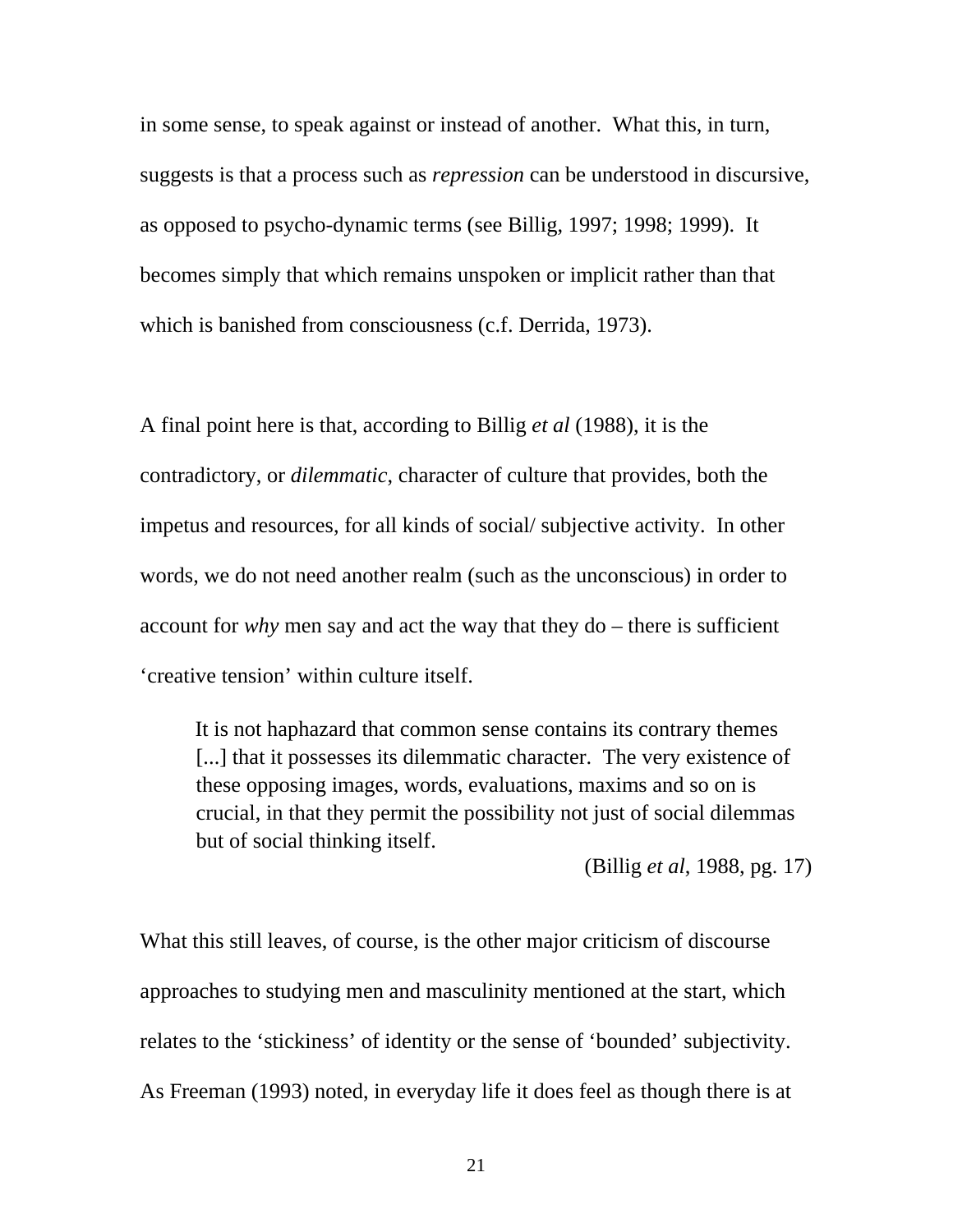least something about us that resists reconstruction; something that we carry with us from one social or discursive context to the next. As we have seen, for the psychoanalytically inclined, this 'something' is the characteristic furniture of the human psyche; that distinctive pattern or interplay of anxieties and ego-defences that compel us to be who we are. For the discursive psychologist, however, this obviously will not do.

Nevertheless, a thorough-going discursive explanation of the above must begin, I would argue, with the common sense notion that we are some*one* in particular. For what this demonstrates is that, in the West at least, there is a *normative expectation* that people will have their own mind and biography. We expect ourselves and others to be (reasonably) consistent in one's thoughts and actions – and, indeed, any dramatic deviation from those patterns is something for which a person is very likely to be held accountable. What this implies, of course, is that there doesn't have to be some kind of 'inner' or psychodynamic structure that anchors men to particular ways of being in the world. Rather, it means that, in our culture, *producing* oneself as consistent is a central discourse practice. As Foucault (1972) would say, the ideology of the Cartesian subject works to construct the object of which it speaks (see Edley, 2002).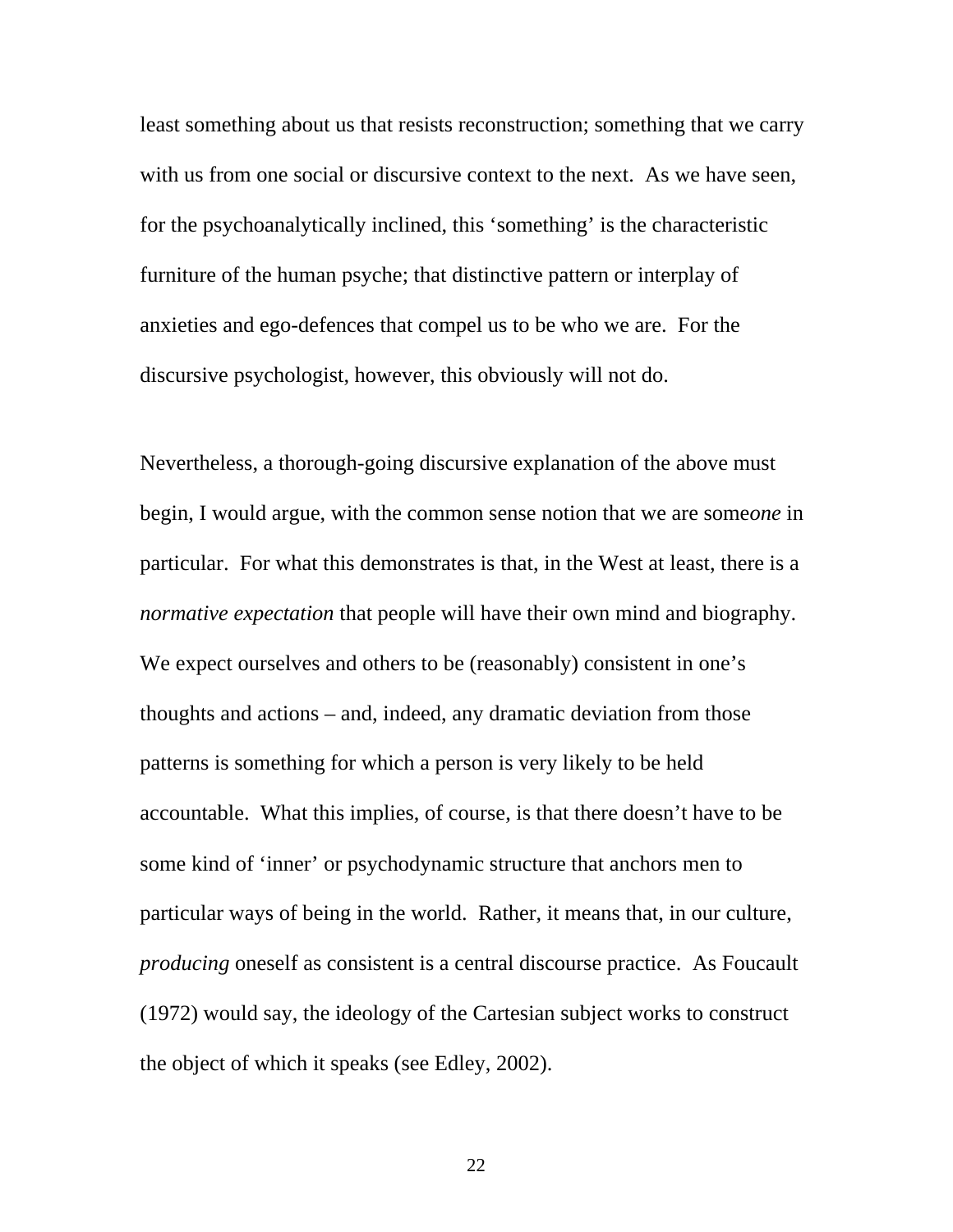In conclusion, we should see that whilst DP can and does highlight the flexible deployment of language resources in the local production of masculinities, it can also account for patterns of consistency. It can account for the existence of recognizably individual selves *as* socially constructed realities. Men, I would argue, are highly accomplished (as) individuals. We all lie at the heart of a complex set of language-games that is the process of self-production.

## **Notes:**

- 1. Although there is an obvious paradox here for whilst DP has been criticised for exaggerating the extent of human agency, other poststructuralist theorists have been 'hauled over the coals' for implying exactly the opposite.For example, Laclau & Mouffe (1985) have been criticised for suggesting that discourse is the principal or primary agent and that 'we' simply follow in its wake.
- 2. Whilst Tyson was both world famous and a multi-millionaire, his aggressive behaviour outside of the ring led to the failure of his marriage and then, later on, a prison sentence having been charged and found guilty of rape.
- 3. Interestingly, in a 2002 edition of the *New Statesman*, the British gay activist, Peter Tatchell, speculates as to whether or not Tyson himself was a repressed homosexual.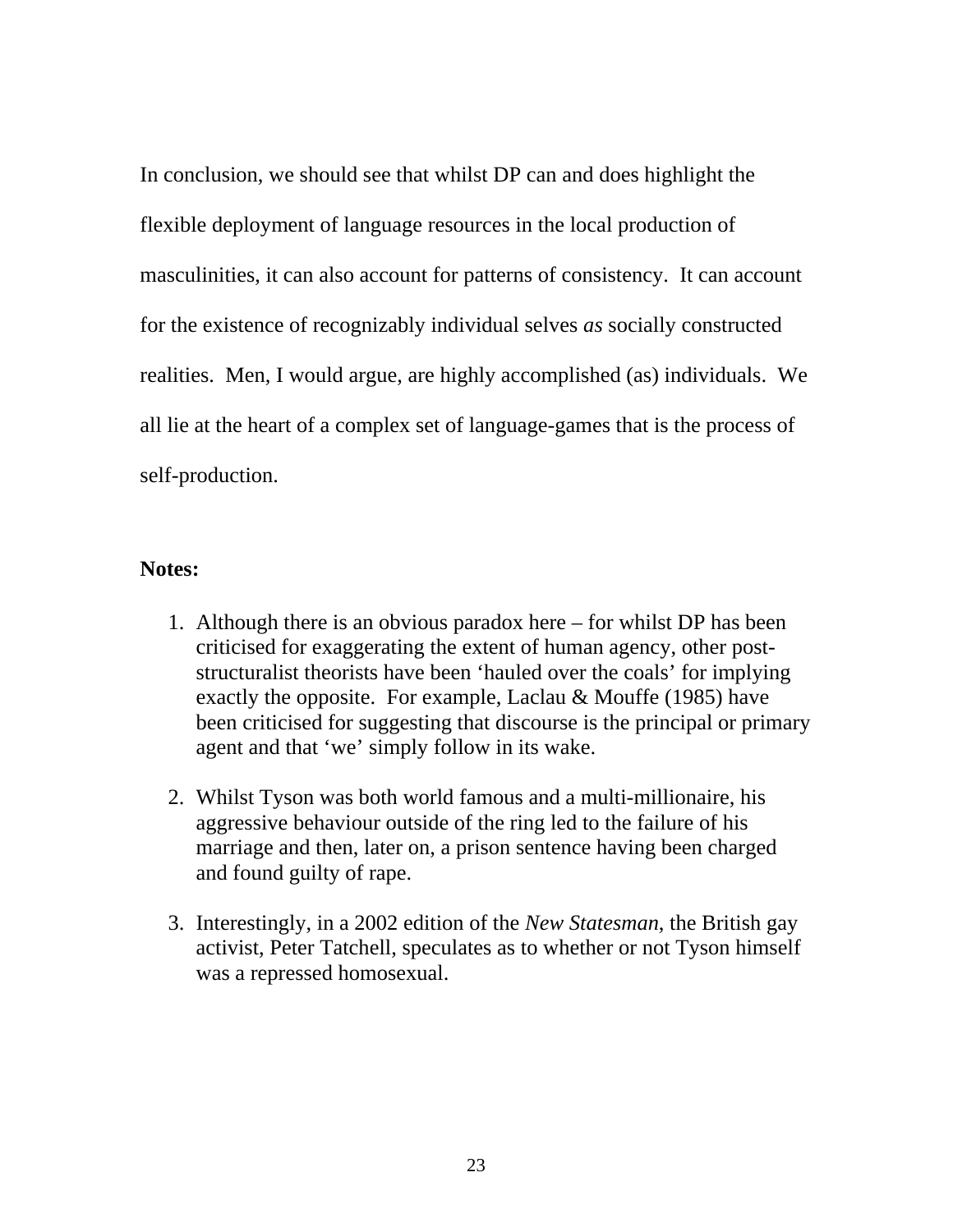## **References**

- Antaki, C. and S. Widdicombe (eds) (1998) *Identities in Talk*. London: Sage.
- Atkinson, J.M. and J.C. Heritage (eds) (1984) *Structures of Social Action: Studies in Conversation Analysis*. Cambridge: Cambridge University Press.
- Bakhtin, M. (1981) *The Dialogic Imagination: Four Essays* Austin: University of Texas Press.
- Berger, P. and T. Luckmann (1985) *The Social Construction of Reality: A treatise in the Sociology of Knowledge*. Harmondsworth: Pelican.
- Berger, M., B. Wallis and S. Watson (eds) (1995) *Constructing Masculinity*. London: Routledge.
- Billig, M. (1987) *Arguing and Thinking*. Cambridge: Cambridge University Press.
- Billig, M. (1997) 'The Dialogic Unconscious: Psychoanalysis, discursive psychology and the nature of repression'. *British Journal of Social Psychology*. Vol. 36(2): 139-159.
- Billig, M. (1998) 'Dialogic Repression and the Oedipus Complex: Reinterpreting the Little Hans Case'. *Culture and Psychology*. Vol. 4(1): 11-47.
- Billig, M. (1999) *Freudian Repression: Conversation Creating the Unconscious*. Cambridge: Cambridge University Press.
- Billig, M., S. Condor, D. Edwards, M. Gane, D. Middleton and A. Radley (1988) *Ideological Dilemmas: A Social Psychology of Everyday Thinking*. London: Sage.
- Bowers, J. (1988) Review of Potter & Wetherell's Discourse and Social Psychology. *British Journal of Social Psychology*, Vol. 27, 185-192.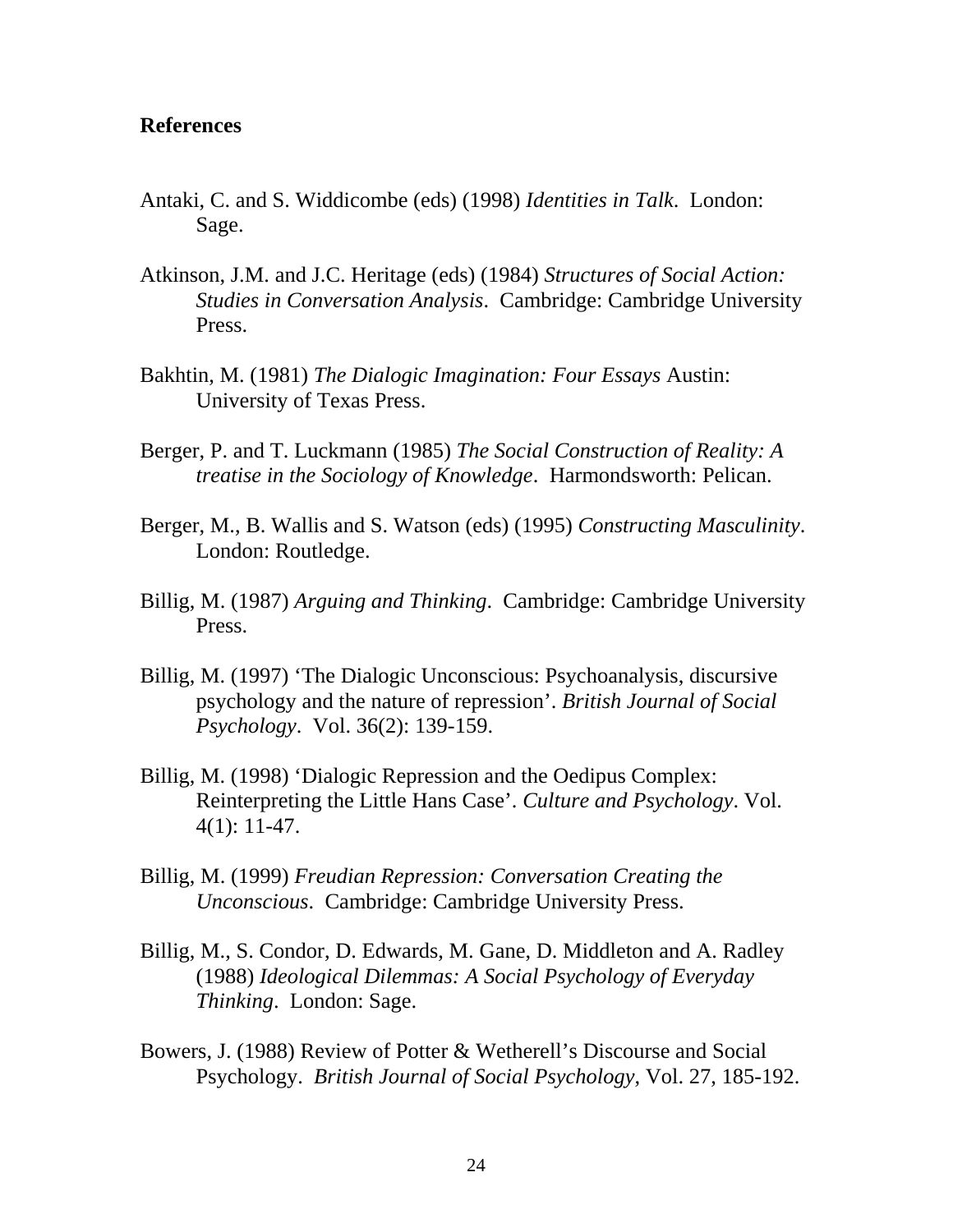- Carrigan, T, Connell, R. and Lee, J. (1985) Towards a new sociology of masculinity. *Theory and Society,* 14, 551-604.
- Chodorow, N. (1989) *Feminism and Psychoanalytic Theory*. New Haven: Yale University Press.
- Crossley, M.L. (2000) 'Narrative Psychology, Trauma and the Study of Self/Identity'. *Theory & Psychology*, Vol. 10(4): 527-46.
- Davies, B. and R. Harré (1990) Positioning: The Discursive Production of Selves. *Journal for the Theory of Social Behaviour*, Vol. 20, 43-65.
- Derrida, J. (1973) *Speech and Penomena and Other Essays on Husserl's Theory of Signs*. Evanston: Northwestern University Press.
- Edley, N. (2001) 'Analysing Masculinity: Interpretative repertoires, subject positions and ideological dilemmas' in Wetherell, M., Taylor, S. and Yates, S.J. (eds) (2001) *Discourse as Data: A Guide to Analysis*. London: Sage and the Open University.
- Edley, N. (2002) 'The Loner, the Walk and the Beast Within: Narrative Fragments in the Construction of Masculinity' in W. Patterson (ed.) *Strategic Narrative: New perspectives on personal and cultural narratives*. Lexington Books.
- Edley, N. and M. Wetherell (1997) Jockeying for Position: the construction of masculine identities *Discourse and Society* 8 (2): 203-17.
- Edley, N. and M. Wetherell (1999) Imagined Futures: Young men's talk about fatherhood and domestic life. *British Journal of Social Psychology* Vol. 38, 181-194.
- Edwards, D. (1997) *Discourse and Cognition*. London: Sage.
- Edwards, D. and J. Potter (1992) *Discursive Psychology*. London: Sage.
- Foucault, M. (1972) *The Archaeology of Knowledge*. London: Tavistock.
- Freeman, M. (1993) *Rewriting the Self: History, memory, narrative*. London: Routledge.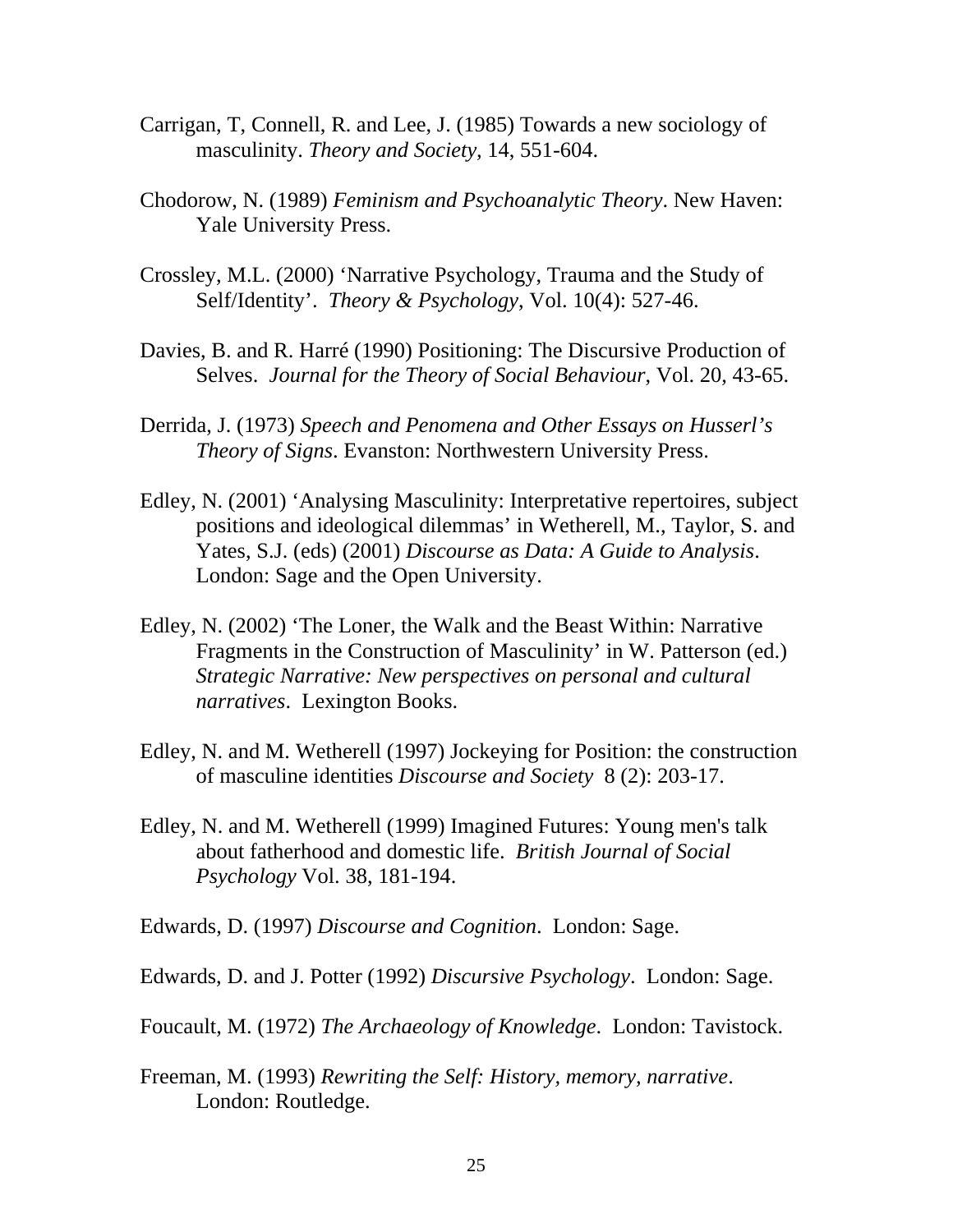- Frosh, S. (1993) 'The seeds of male sexuality'. In J. Ussher and C. Baker (eds.) *Psychological Perspectives on Sexual Problems*. London: Routledge.
- Frosh S. (1999) 'What is outside discourse?' *Psychoanalytic Studies*. Vol. 1: 381-91.
- Frosh, S. (2000) 'Intimacy, Gender and Abuse: The Construction of Masculinities' in U. McCluskey and C. Hooper (eds) *Psychodynamic Perspectives on Abuse: The Cost of Fear.* London: Jessica Kingsley.
- Frosh, S., A. Phoenix and R. Pattman (2000) 'But it's racism I really hate': Young masculinities, racism and psychoanalysis'. *Psychoanalytic Psychology* Vol. 17: 225-242.
- Frosh, S., A. Phoenix and R. Pattman (2002) *Young Masculinities: Understanding Boys in Contemporary Society.* London: Palgrave.
- Frosh, S., A. Phoenix and R. Pattman (2003) 'Taking a Stand: Using psychoanalysis to explore the positioning of subjects in discourse'. *British Journal of Social Psychology* Vol. 42(1): 39-53.
- Garfinkel, H. (1967) *Studies in Ethnomethodology*. Englewood Cliffs, New Jersey: Prentice-Hall.
- Gough, B. (1998) 'Men and the discursive reproduction of sexism: Repertoires of difference and equality'. *Feminism & Psychology.* Vol. 8: 25-49.
- Gough, B. (2004) 'Psychoanalysis as a resource for understanding emotional ruptures in the text: The case of defensive masculinities' *British Journal of Social Psychology.* Vol. 43 (2): 245-67.
- Greenson, R. (1968) 'Dis-identifying from mother: Its special importance for the boy'. *International Psychoanalytic Journal*, 49, 370-4.
- Hollway, W. and T. Jefferson (2000) *Doing Qualitative Research Differently: Free association, narrative and the interview method.* London: Sage.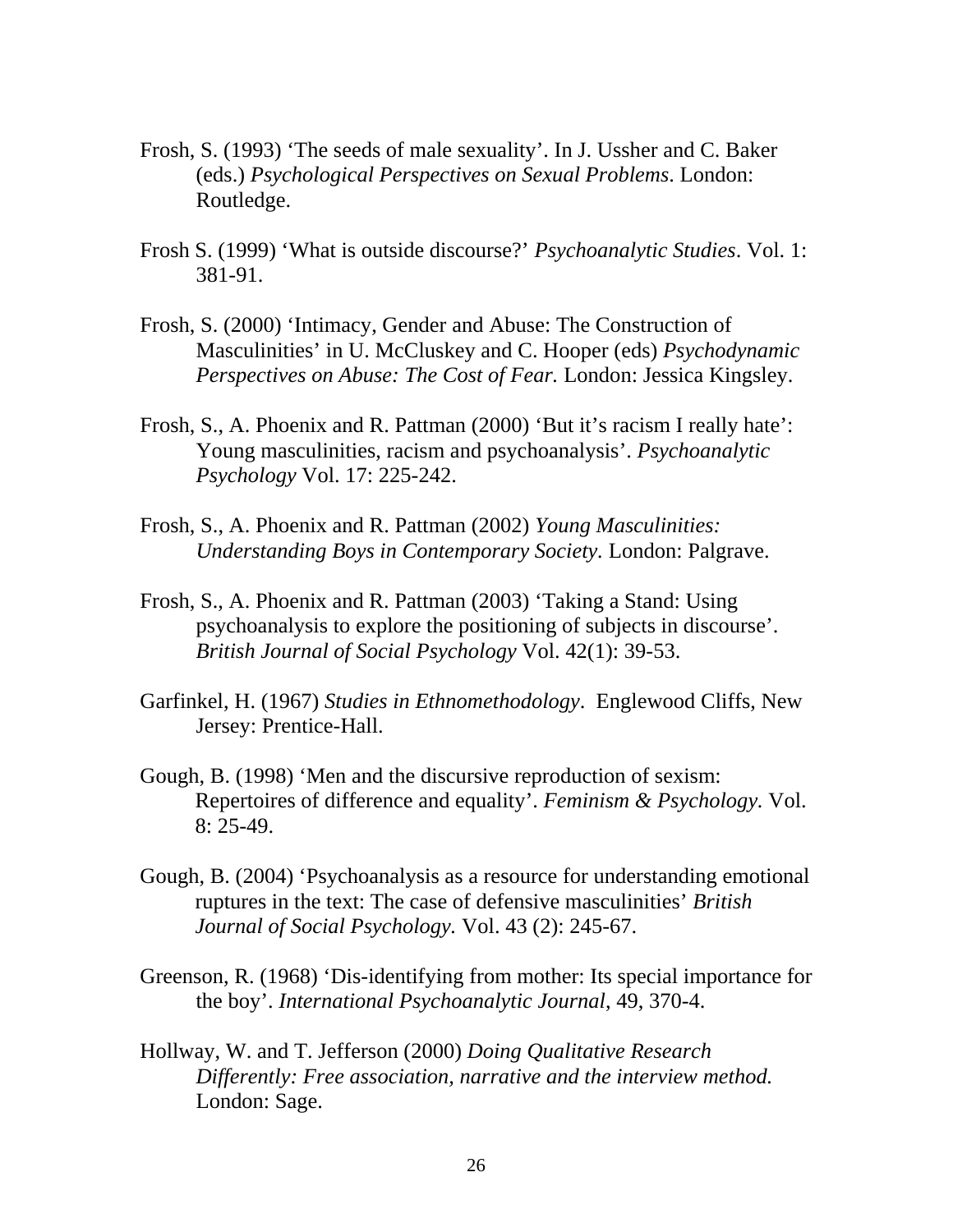- Jefferson, T. (1996) 'From "little fairy boy" to the "compleat destroyer": subjectivity and transformation in the biography of Mike Tyson' in M. Mac An Ghaill (ed.) *Understanding Masculinities: Social Relations and Cultural Arenas* Buckingham: Open University Press.
- Jefferson, T. (1997) 'The Tyson rape trial: the law, feminism and emotional "truth"'. *Social and Legal Studies,* Vol. 6(2): 281-301.
- Jefferson, T. (1998) 'Muscle, "hard men", and "iron" Mike Tyson: reflections on desire, anxiety and the embodiment of masculinity'. *Body and Society* Vol. 4(1): 77-98.
- Johnson, S. and U.H. Meinhof (eds) (1997) *Language and Masculinity*. Oxford: Blackwell.
- Kessler, S. and W. McKenna (1978) *Gender: An Ethnomethodological Approach.* New York: Wiley.
- Klein, M. (1988a) *Love, Guilt and Reparation and Other Works*, 1921-1945. London: Virago.
- Klein, M. (1988b) *Envy and Gratitude and Other Works*, 1946-1963. London: Virago.
- Laclau, E. and C. Mouffe (1985) *Hegemony and Socialist Strategy: Towards a Radical, Democratic Politics*. London: Verso.
- Moscovici, S. (1961) *La Psychoanalyse, son Image et son Public* (Second Edition, 1976). London: Academic Press.
- Nayak, A. and M. Kehily (1996) 'Playing it straight: Masculinities, homophobias and schooling'. *Journal of Gender Studies*, Vol. 5: 211- 230.
- Parker, I. (1997) 'Discourse analysis and psychoanalysis'. *British Journal of Social Psychology*. Vol. 36: 479-495.
- Redman, P. (2000) 'Tarred with the Same Brush': 'Homophobia' and the Role of the Unconscious in School-based Cultures of Masculinity. *Sexualities*, Vol. 3(4): 483-499.